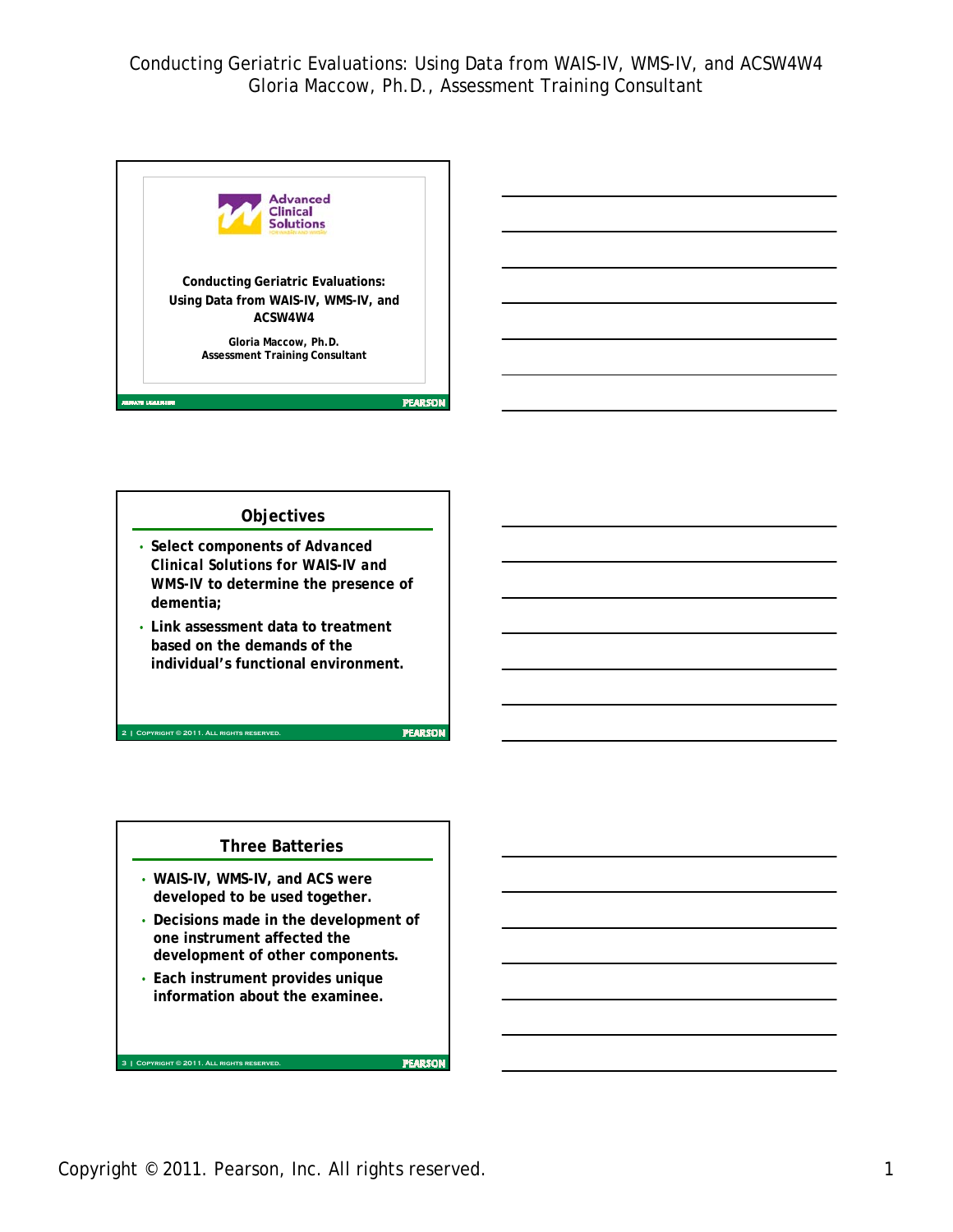#### **Factors to Consider**

- **The tests were built together to allow users to better identify the nature of the underlying cognitive difficulty.**
- **One of the strengths of the tests is their co-norming.**
- **Use regression based approach to partial out overlapping variance (contrast scores).**

### **Three Batteries**

- **WAIS**‐**IV, WMS**‐**IV, and ACS were developed to be used together.**
- **Decisions made in the development of one instrument affected the development of other components.**
- **Each instrument provides unique information about the examinee.**

**5 | Copyright © 2011. All rights reserved.**

**4 | Copyright © 2011. All rights reserved.**

**PEARSON** 

**PEARSON** 

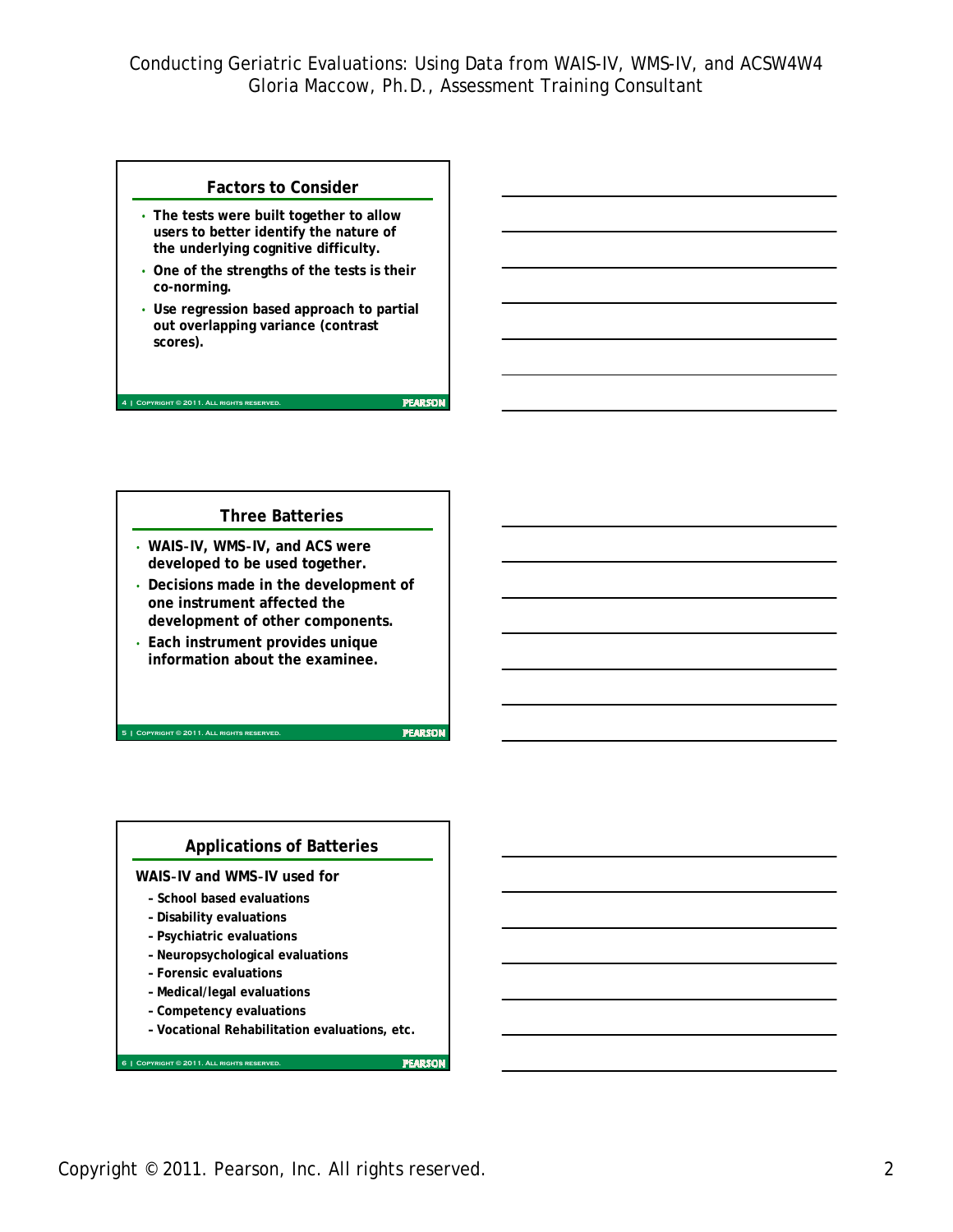**PEARSON** 

**PEARSON** 

### **Factors to Consider**

- **Difficult to build one instrument to answer all possible questions.**
- **Not all clinicians will need all pieces of information.**
- **Expectation is that clinicians will select those measures that best fit their practice and workflow.**

### **Factors to Consider**

- **The tests were built together to allow users to better identify the nature of the underlying cognitive difficulty.**
- **One of the strengths of the tests is their co**‐**norming.**
- **Use regression based approach to partial out overlapping variance (contrast scores).**

**8 | Copyright © 2011. All rights reserved.**

**7 | Copyright © 2011. All rights reserved.**



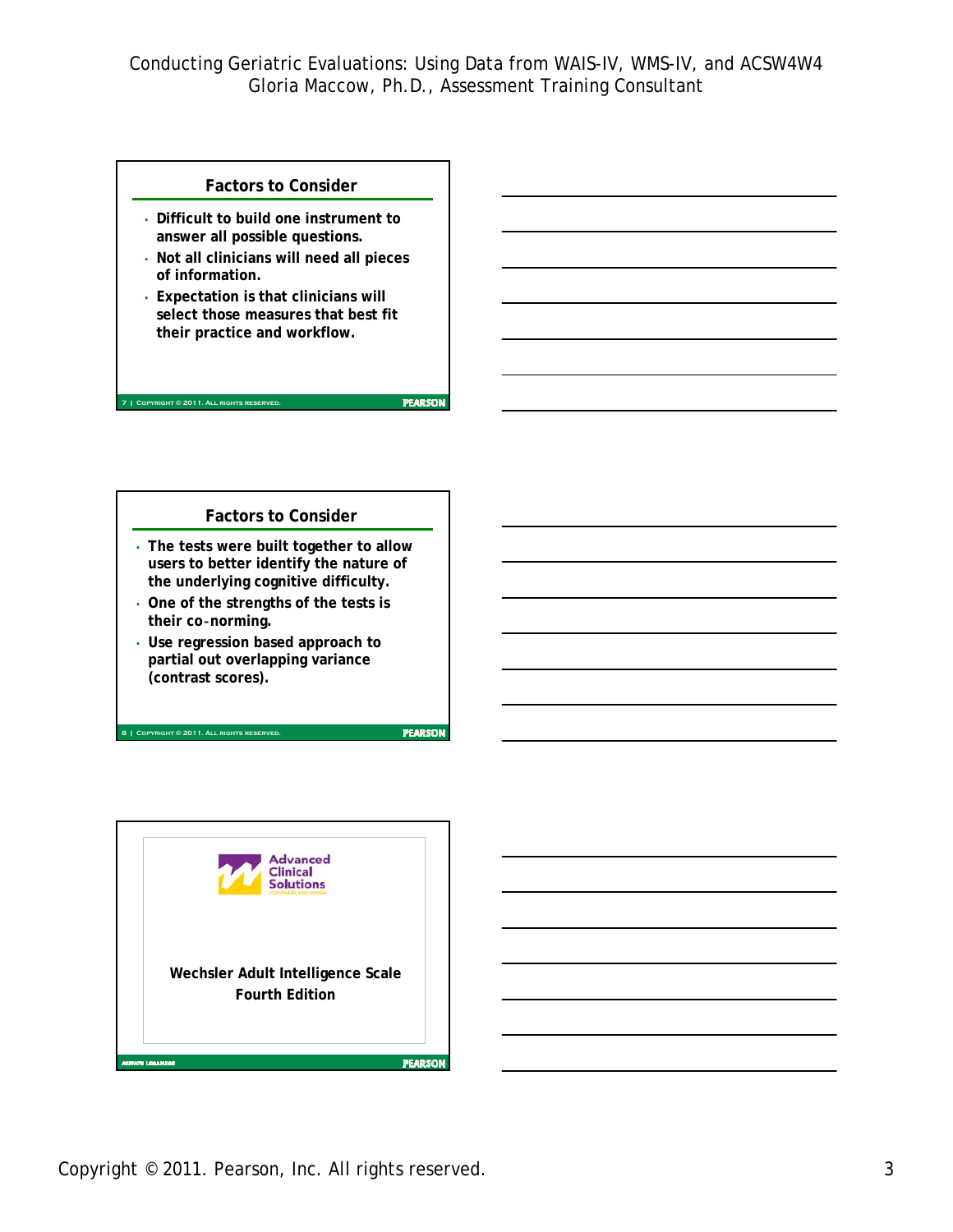



# **What is the GAI?** • **The WAIS–IV GAI provides the practitioner with a summary score that is less sensitive than the FSIQ to the influence of working memory and processing speed.**  • **GAI = sum of scaled scores for VCI subtests and PRI subtests**

**11 | Copyright © 2011. All rights reserved.**

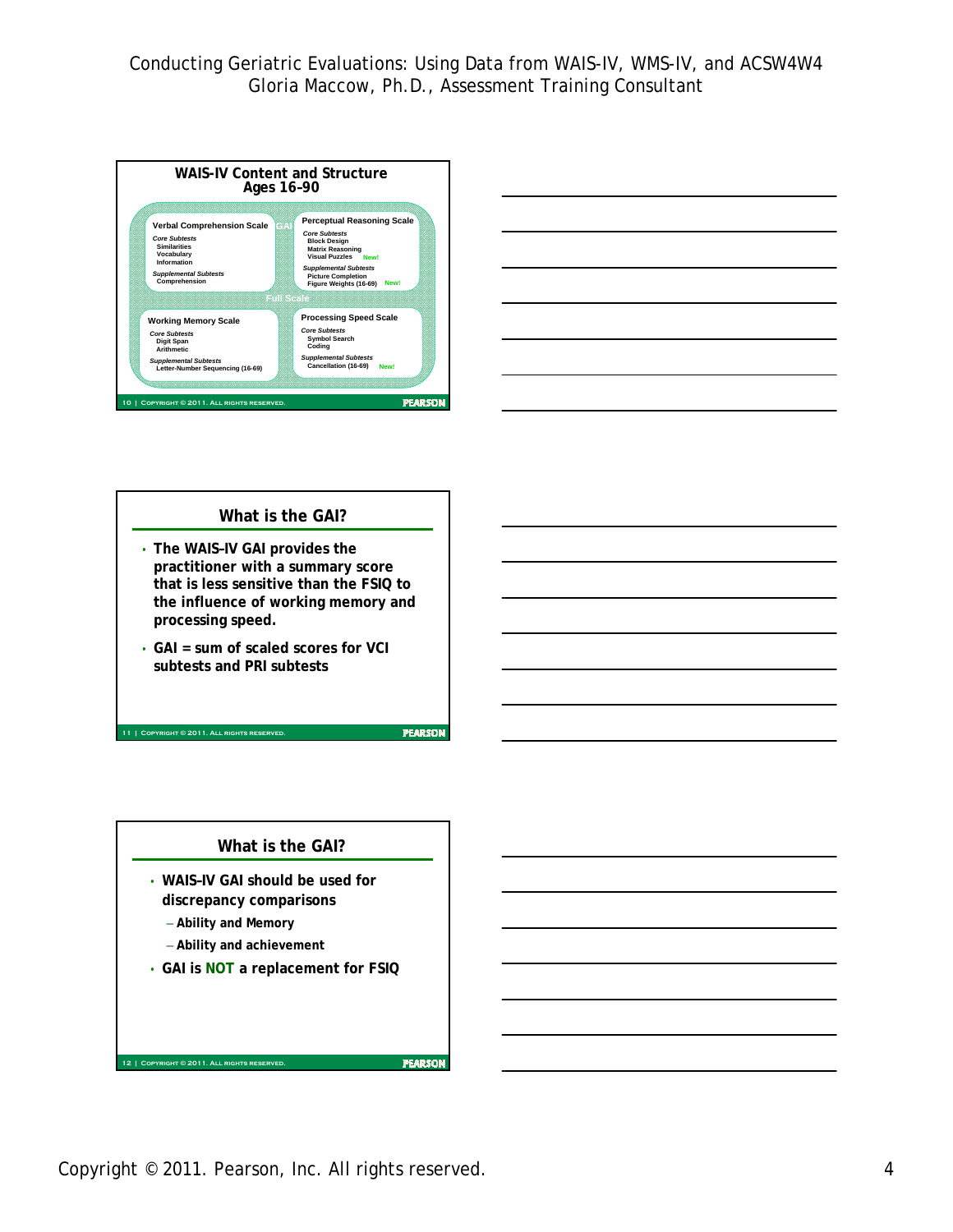



**[see WAIS-IV Technical Manual]**

**14 | Copyright © 2011. All rights reserved.**

**Advanced Clinical Solutions** 

**PEARSON** 

**Wechsler Memory Scale Fourth EditionFEARSON** .<br>Maria ana imam

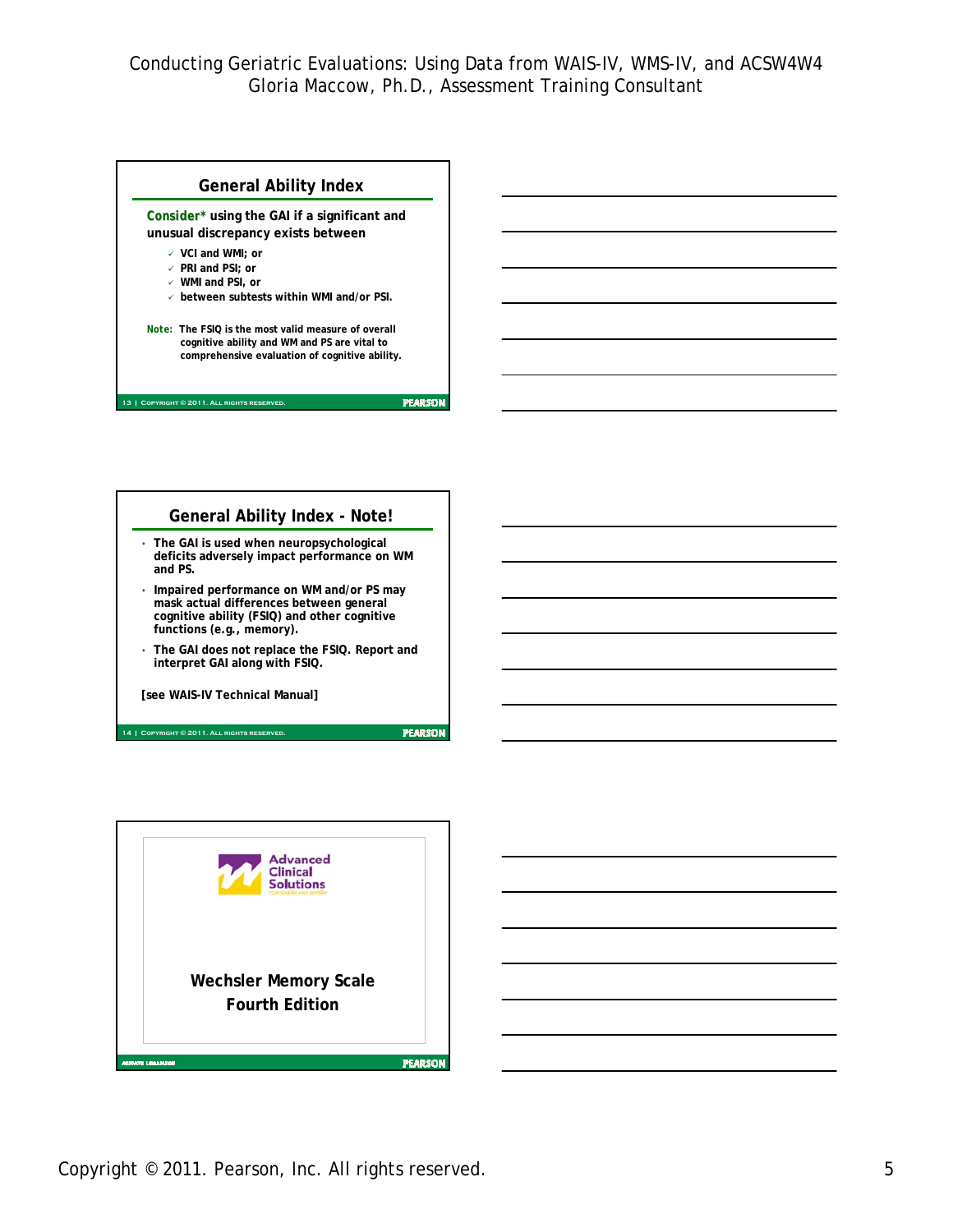**PEARSON** 

**PEARSON** 

### **Memory and Learning**

- **Encoding: External information is transformed into mental representations or memories and stored in STM.**
- **Consolidation: Information from immediate memory is solidified into long-term memory stores.**
- **Retrieval: Information is brought into conscious awareness.**

#### **16 | Copyright © 2011. All rights reserved.**

### **WMS-IV Test Battery**

#### **Seven subtests:**

- **Logical Memory, Verbal Paired Associates, and Visual Reproduction retained from WMS-III.**
- **Brief Cognitive Status Exam, Designs, Spatial Addition, and Symbol Span - NEW.**

**17 | Copyright © 2011. All rights reserved.**

#### **WMS-IV Test Battery**

**Logical Memory, Verbal Paired Associates, Designs, and Visual Reproduction have two conditions:** 

- **the immediate condition (I), and**
- **the delayed condition (II),**

**18 | Copyright © 2011. All rights reserved.**

**Condition I and II are administered about 20–30 minutes apart.**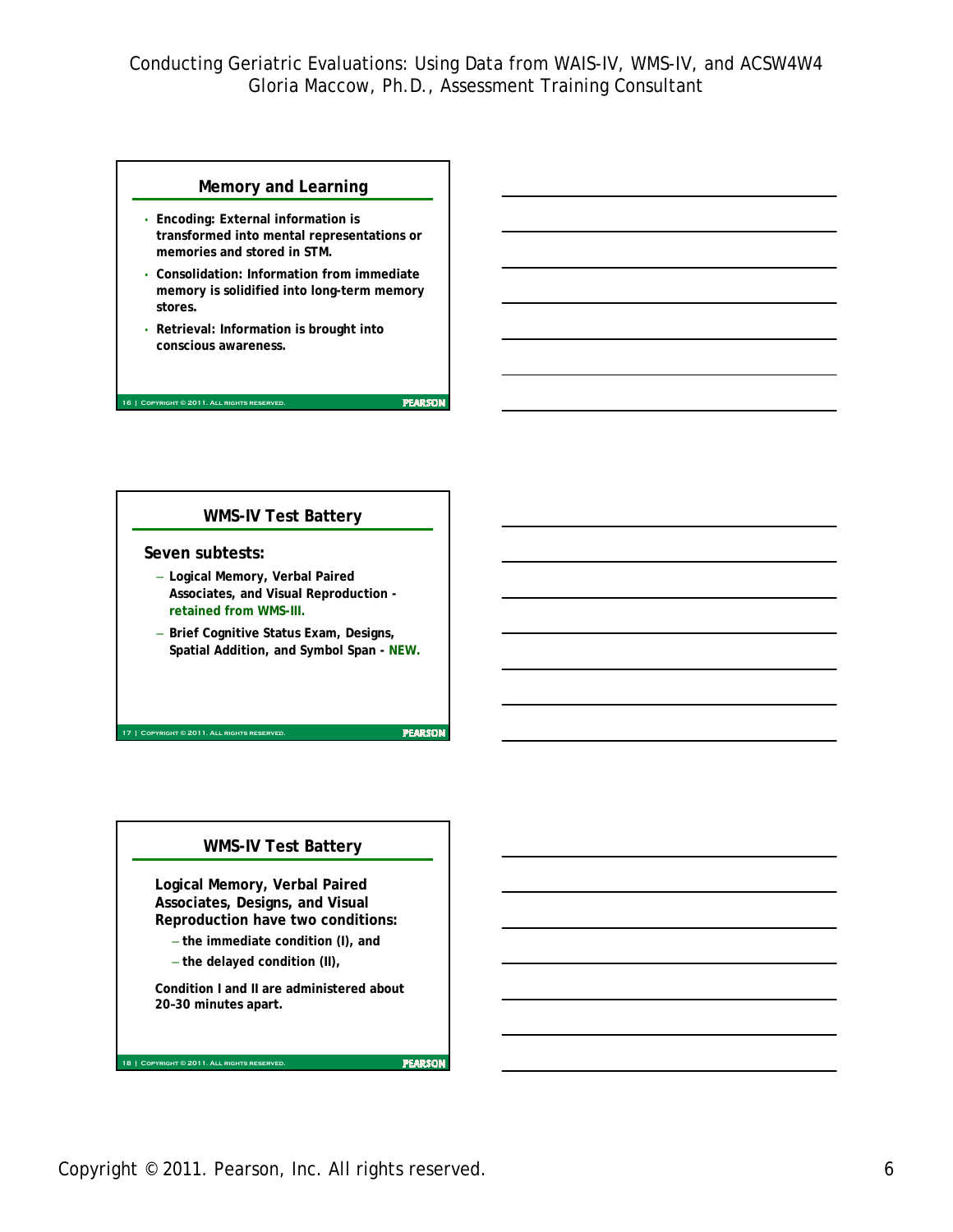| <b>WMS-IV Batteries</b>                      |            |
|----------------------------------------------|------------|
| <b>Adult Battery</b>                         | Ages 16-69 |
| Older Adult Battery                          | Ages 65-90 |
| [Also, WMS-IV Flexible Approach]             |            |
|                                              |            |
|                                              |            |
| COPYRIGHT © 2011. ALL RIGHTS RESERVED.<br>19 | PEARSON    |



**20 | Copyright © 2011. All rights reserved.**



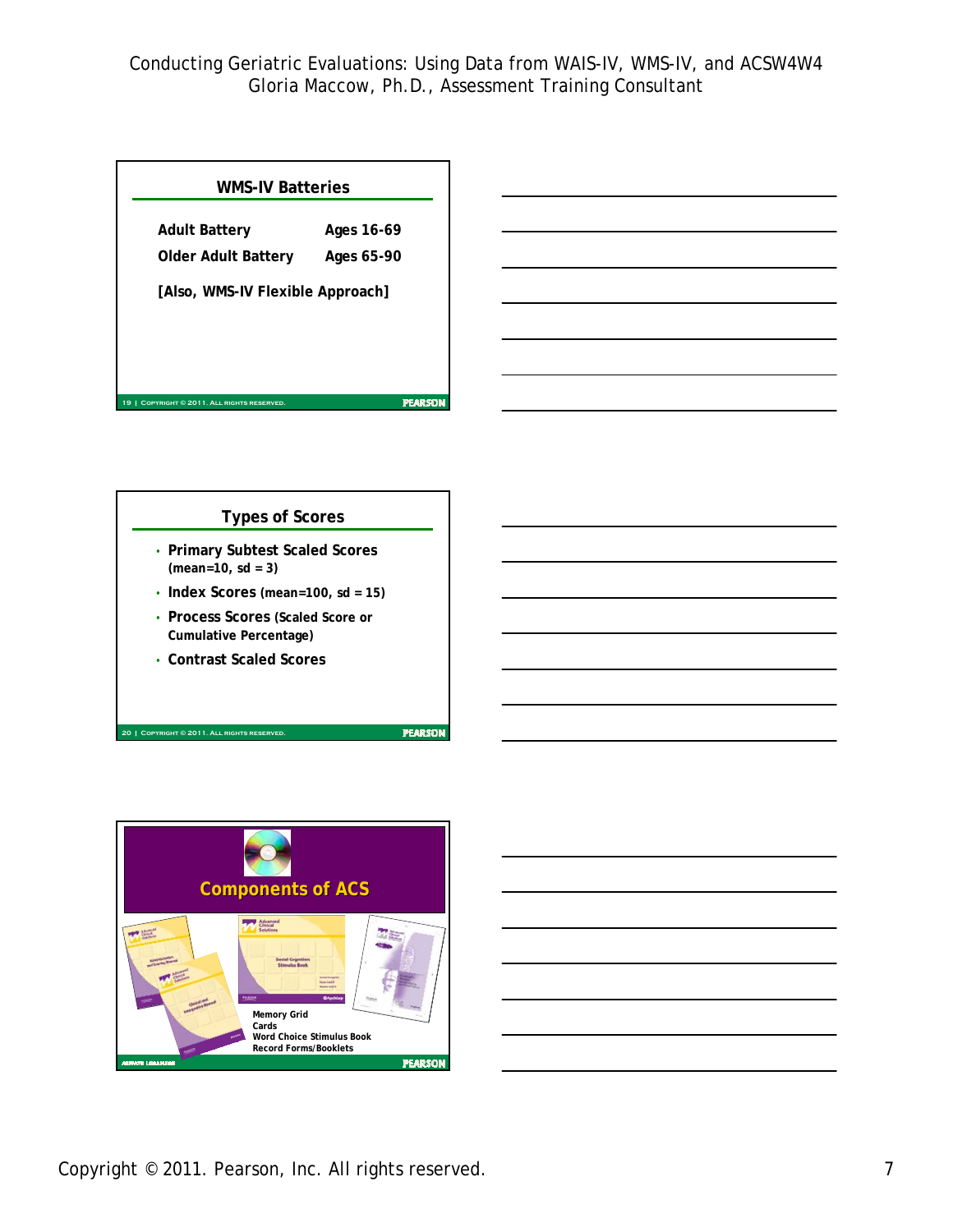





Copyright © 2011. Pearson, Inc. All rights reserved. The state of the state of the state of the state of the state of the state of the state of the state of the state of the state of the state of the state of the state of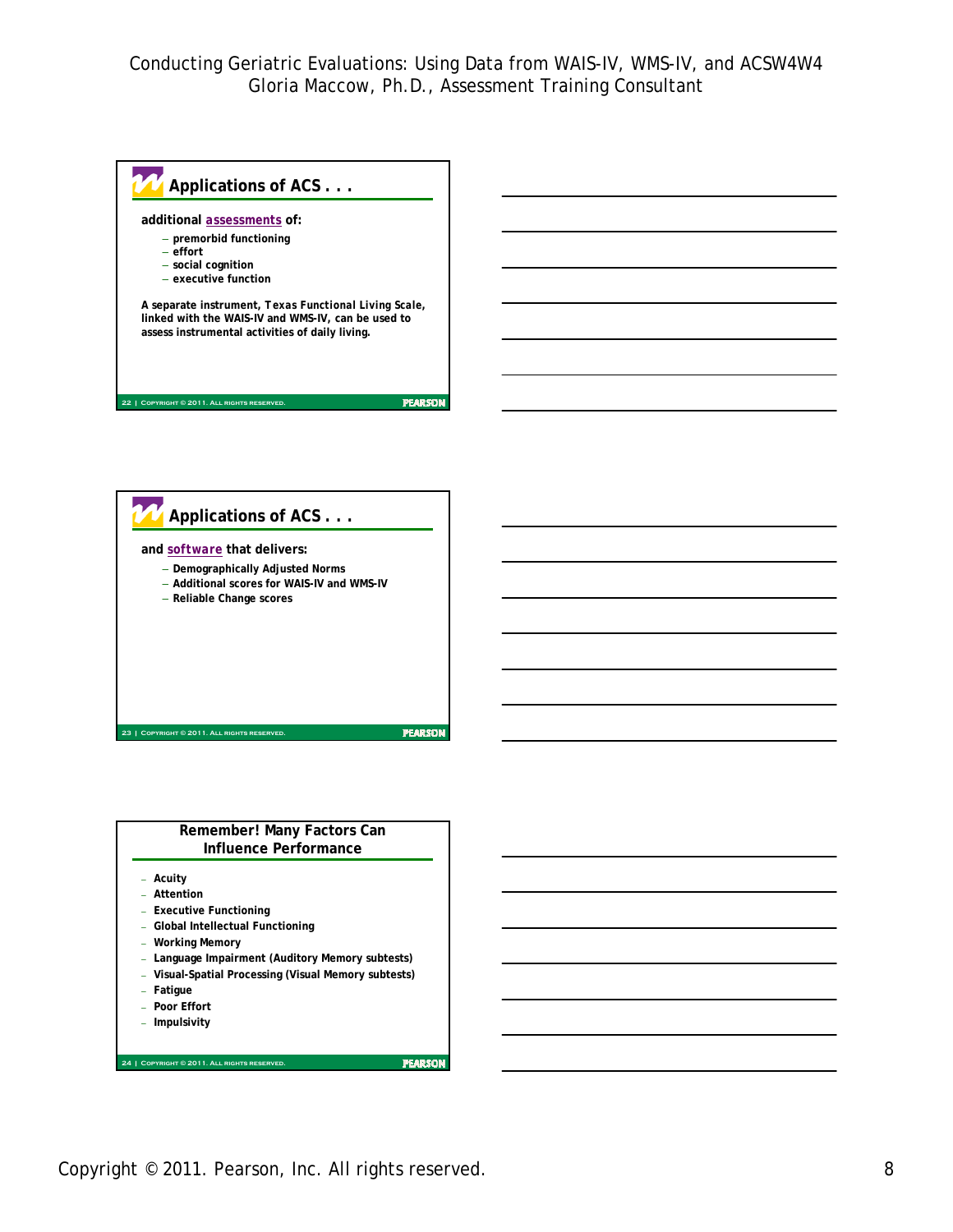

# **Intake Information**

- **Mabel is an 82-year old female.**
- **She attended college but did not complete degree.**
- **She was married for 50 years until her husband died 10 years ago.**
- **She was a homemaker and never worked outside the home.**

**26 | Copyright © 2011. All rights reserved.**

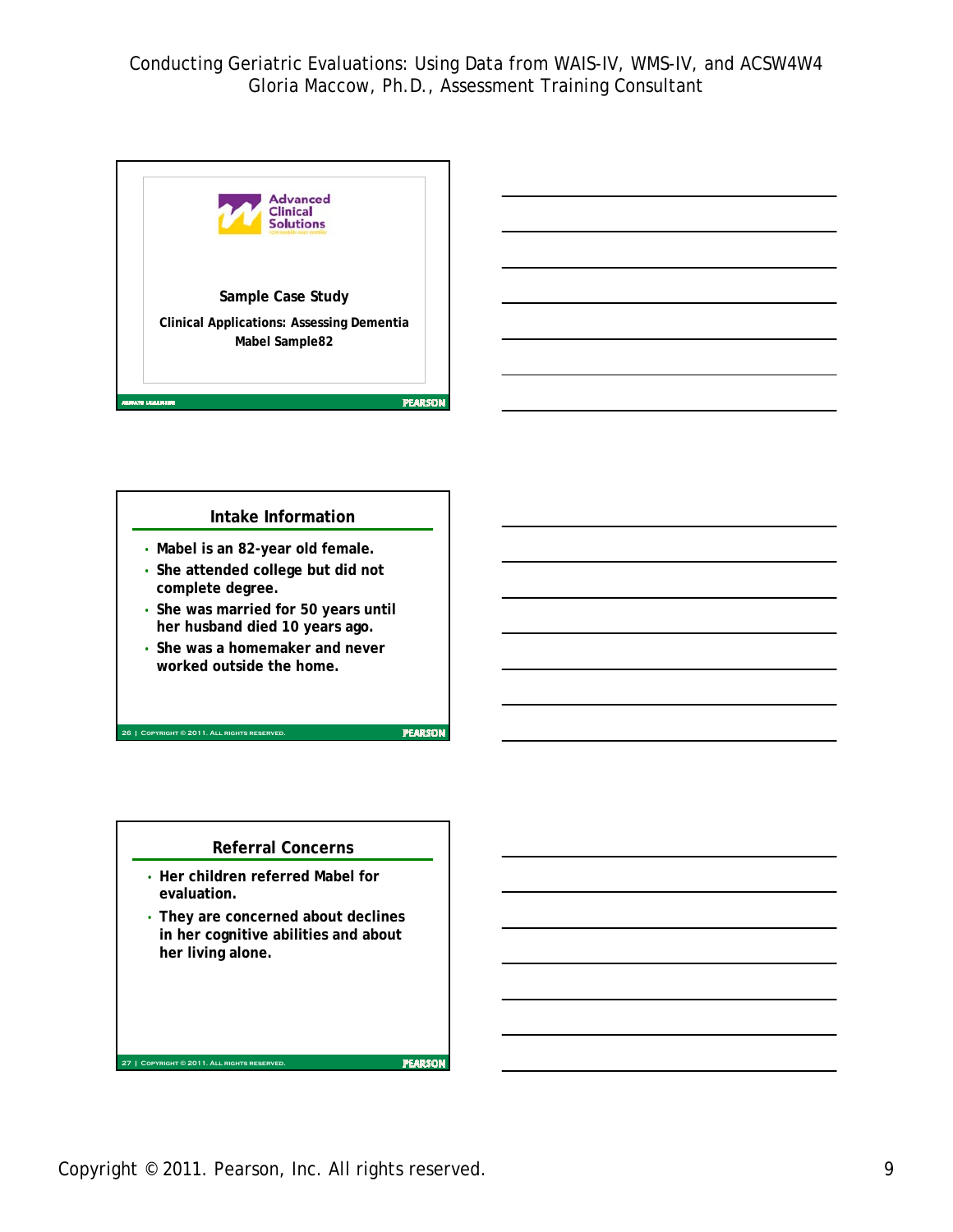#### **Referral Concerns**

**According to her children,** 

- **Mabel evidences word retrieval difficulties, and difficulty sequencing complex information.**
- **She is forgetful and easily overwhelmed with instrumental daily activities.**

#### **Intake Information**

- **Mabel is in relatively good physical health.**
- **She was diagnosed with atrial fibrilation and osteoporosis – both are being treated with medication.**
- **She takes Namenda to treat cognitive decline.**

#### **29 | Copyright © 2011. All rights reserved.**

**28 | Copyright © 2011. All rights reserved.**

**PEARSON** 

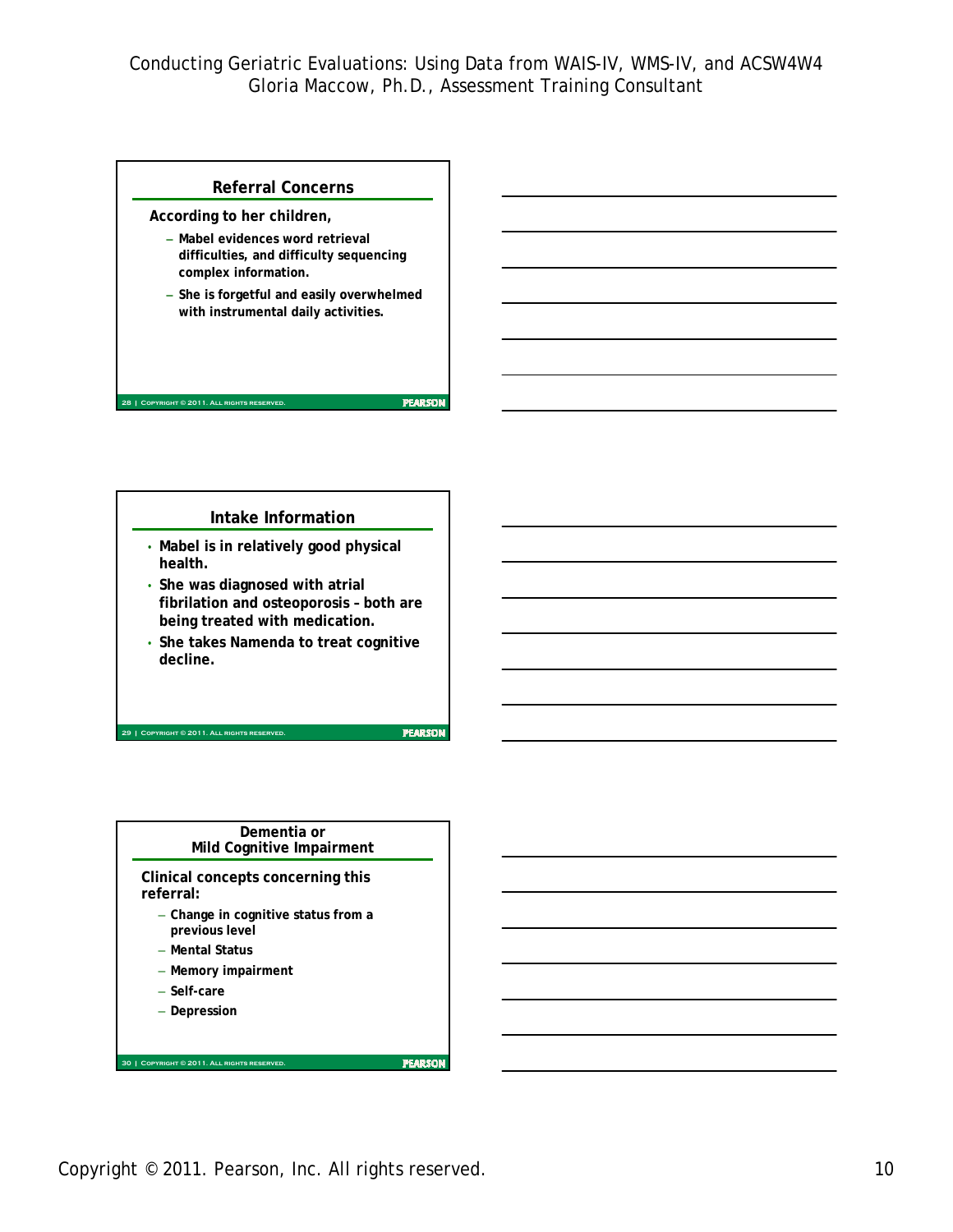**PEARSON** 

**PEARSON** 

### **Clinical Questions**

**Is Mabel experiencing dementia?**

- **Does she evidence deficits in two or more areas of cognition?**
- **Does she manifest a decline in memory and other cognitive functions relative to premorbid cognitive ability?**

**If cognitive abilities are impaired, what is the impact on daily living?**

### **Procedures Utilized**

– **WAIS-IV**

**31 | COPYRIGHT © 2011. ALL RIGHTS RESE** 

- **WMS-IV + Brief Cognitive Status Exam**
- **ACS: Additional Scores**
- **ACS: Test of Premorbid Functioning**
- **Reliable Change Scores (Serial Assessment)**
- **Texas Functional Living Scales**

**32 | Copyright © 2011. All rights reserved.**

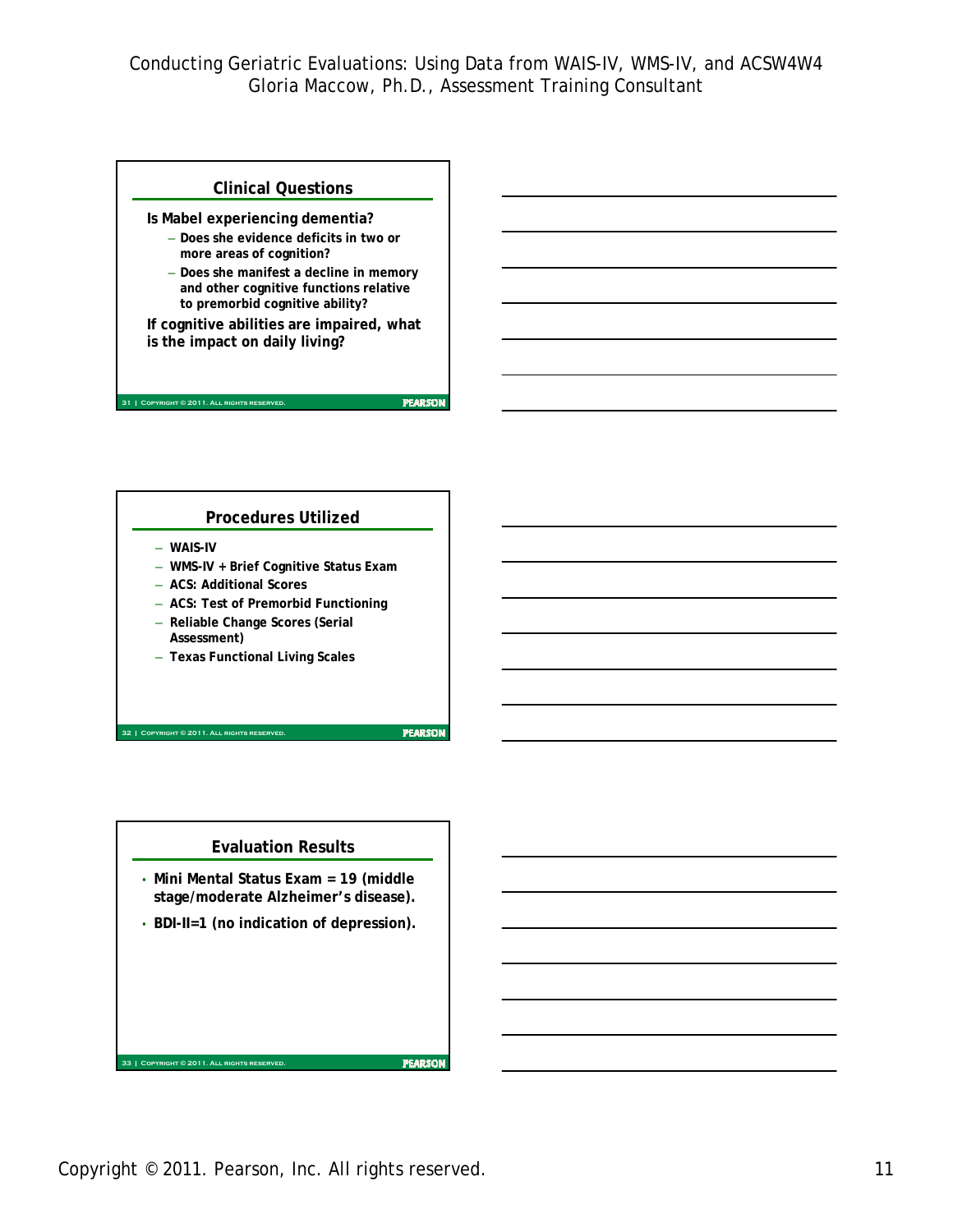| Composite   | Clinical<br>Mean | Control<br>Mean | Mean<br>Diff. | $p$ value | Effect<br><b>Size</b> |
|-------------|------------------|-----------------|---------------|-----------|-----------------------|
| VCI         | 86.2             | 103.0           | 16.84         | $-.01$    | 1.04                  |
| PRI         | 85.8             | 101.5           | 15.72         | $-.01$    | 1.01                  |
| <b>WMI</b>  | 84.3             | 100.9           | 16.66         | $-.01$    | 1.12                  |
| PSI         | 76.6             | 102.6           | 26.06         | $-.01$    | 1.70                  |
| <b>FSIO</b> | 81.2             | 102.0           | 20.87         | $-.01$    | 1.25                  |
|             |                  | $n = 44$        |               |           |                       |



| Composite   | Clinical<br>Mean | Control<br>Mean | Mean<br>Diff. | $p$ value | Effect<br><b>Size</b> |
|-------------|------------------|-----------------|---------------|-----------|-----------------------|
| VCI         | 99.0             | 106.1           | 7.13          | $-.01$    | .49                   |
| PRI         | 93.9             | 102.4           | 8.43          | $-.01$    | .61                   |
| <b>WMI</b>  | 96.6             | 104.7           | 8.13          | $-.01$    | .54                   |
| PSI         | 94.9             | 102.2           | 7.33          | .05       | .53                   |
| <b>FSIO</b> | 94.8             | 104.8           | 10.00         | $-.01$    | .72                   |
|             |                  | $n = 53$        |               |           |                       |





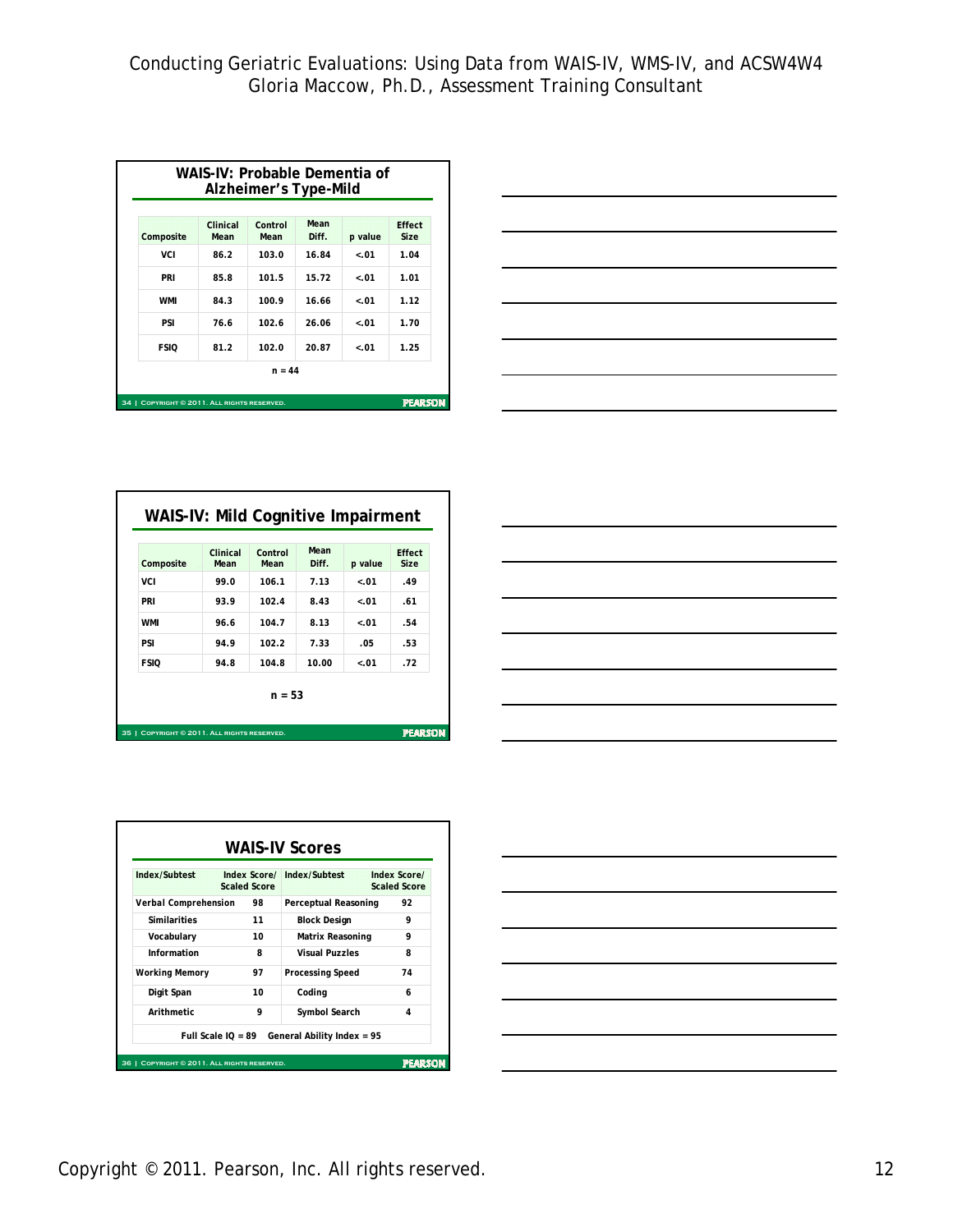|                   |         |         |       | Critical<br>Value | Significant<br><b>Difference</b> | <b>Base Rate</b><br>Overall |
|-------------------|---------|---------|-------|-------------------|----------------------------------|-----------------------------|
| Comparison        | Score 1 | Score 2 | Diff. | 05                | Y/N                              | Sample                      |
| <b>VCI - PRI</b>  | 98      | 92      | 6     | 9.75              | N                                | 32.5                        |
| <b>VCI - WMI</b>  | 98      | 97      | 1     | 8.82              | N                                | 48.1                        |
| <b>VCI - PSI</b>  | 98      | 74      | 24    | 9.75              | Υ                                | 7                           |
| PRI - WMI         | 92      | 97      | -5    | 10.99             | N                                | 37.1                        |
| PRI-PSI           | 92      | 74      | 18    | 11.75             | Υ                                | 12.1                        |
| WMI - PSI         | 97      | 74      | 23    | 10.99             | Υ                                | 7.3                         |
| <b>FSIO - GAI</b> | 89      | 95      | -6    | 3.19              | γ                                | 12.4                        |



### **PSI: Weakness**

**Mabel's ability to mentally process routine information rapidly without making errors is a weakness relative to her verbal reasoning and nonverbal reasoning abilities.**

**PEARSON** 

### **PSI: Functional Implication**

**38 | Copyright © 2011. All rights reserved.**

**39 | Copyright © 2011. All rights reserved.**

**A weakness in the speed of processing routine visual information may make the task of comprehending novel and/or nonroutine information more time-consuming and difficult for Mabel.**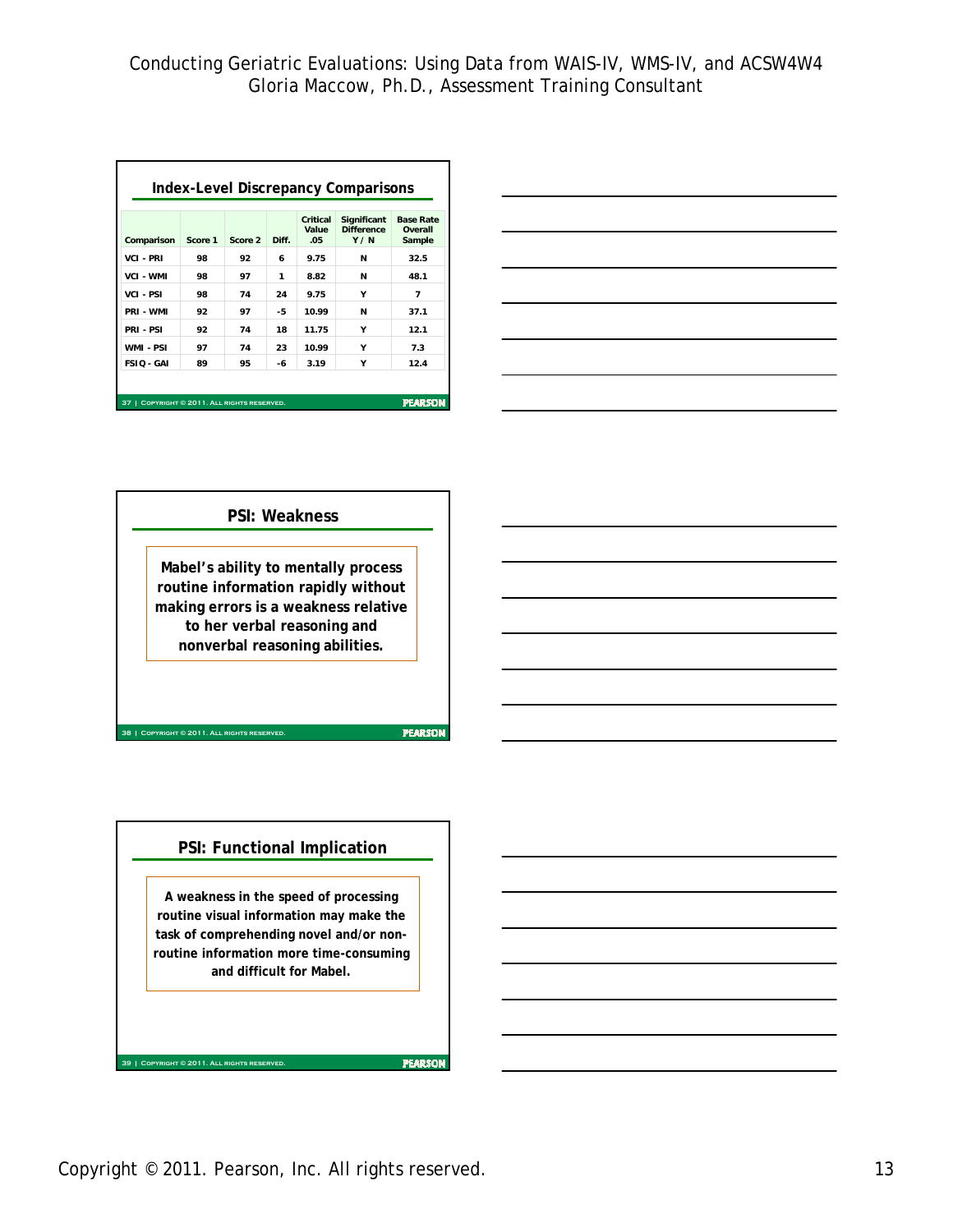

|                 |                                        | WMS-IV: Probable Dementia of<br>Alzheimer's Type-Mild |               |           |                       |
|-----------------|----------------------------------------|-------------------------------------------------------|---------------|-----------|-----------------------|
| WMS-IV<br>Index | Clinical<br>Mean                       | Control<br>Mean                                       | Mean<br>Diff. | $p$ value | Effect<br><b>Size</b> |
| AMI             | 68.5                                   | 107.1                                                 | 38.60         | $-.01$    | 2.24                  |
| <b>VMI</b>      | 69.7                                   | 102.5                                                 | 32.85         | $-.01$    | 2.00                  |
| IMI             | 71.7                                   | 107.4                                                 | 35.71         | $-.01$    | 2.16                  |
| <b>DMI</b>      | 63.6                                   | 104.6                                                 | 40.98         | $-.01$    | 2.39                  |
| <b>GAI</b>      | 86.9                                   | 110.4                                                 | 23.57         | < 0.01    | 1.64                  |
|                 |                                        | $n = 48$ (ages 65-89)                                 |               |           |                       |
| 41              | COPYRIGHT © 2011. ALL RIGHTS RESERVED. |                                                       |               |           | <b>PEARSON</b>        |

| <u>a comparativo de la contrada de la contrada de la contrada de la contrada de la contrada de la contrada de la c</u> |  |  |  |                                   |
|------------------------------------------------------------------------------------------------------------------------|--|--|--|-----------------------------------|
| $\overbrace{\hspace{27mm}}^{}$                                                                                         |  |  |  | ____                              |
|                                                                                                                        |  |  |  |                                   |
|                                                                                                                        |  |  |  | the control of the control of the |
| and the control of the control of the control of the control of the control of the control of the control of th        |  |  |  |                                   |
|                                                                                                                        |  |  |  |                                   |

| WMS-IV<br>Index | Clinical<br>Mean | Control<br>Mean | Mean<br>Diff. | $p$ value | Effect<br><b>Size</b> |
|-----------------|------------------|-----------------|---------------|-----------|-----------------------|
| AMI             | 89.9             | 105.6           | 15.65         | $-.01$    | 1.05                  |
| <b>VMI</b>      | 89.3             | 102.1           | 12.84         | $-.01$    | 0.89                  |
| <b>VWMI</b>     | 91.6             | 107.2           | 15.54         | $-.01$    | 1.22                  |
| IMI             | 90.8             | 105.8           | 15.00         | $-.01$    | 1.09                  |
| <b>DMI</b>      | 87.5             | 103.5           | 16.00         | $-.01$    | 1.01                  |
| GAI             | 97.2             | 106.9           | 9.73          | $-.01$    | 0.78                  |

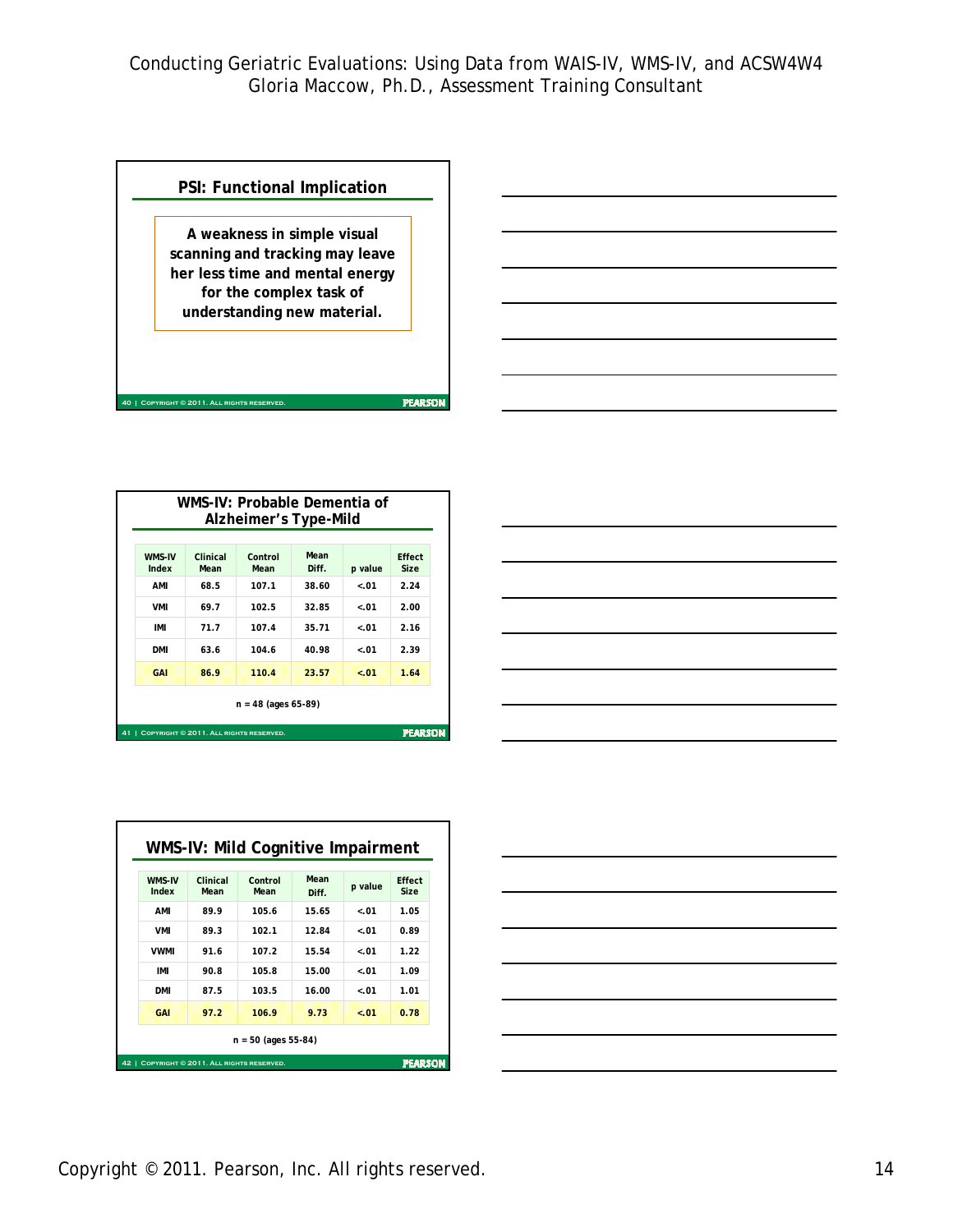#### **WMS-IV Scores: BCSE**

- **Mabel's global cognitive functioning, as measured by the BCSE, was in the Low range, compared to others, ages 70 to 90, with a similar educational background.**
- **This classification level represents 2–4% of cases within her age and education group.**
- **Functioning in this range has a moderately high probability of being considered atypical, though not necessarily diagnostic.**

**43 | Copyright © 2011. All rights reserved.**

| Index/Subtest                      | <b>Index Scorel</b><br><b>Scaled Score</b> | Index/Subtest                      | <b>Index Scorel</b><br><b>Scaled Score</b> |
|------------------------------------|--------------------------------------------|------------------------------------|--------------------------------------------|
| <b>Auditory Memory</b>             | 78                                         | Visual Memory                      | 66                                         |
| Logical Memory I                   | 9                                          | Visual Reproduction I              | 3                                          |
| <b>Logical Memory II</b>           | $\overline{2}$                             | <b>Visual Reproduction II</b>      | 5                                          |
| <b>Verhal Paired Associates I</b>  | $\overline{7}$                             |                                    |                                            |
| <b>Verbal Paired Associates II</b> | $\overline{7}$                             | Symbol Span                        | 6                                          |
| <b>Immediate Memory</b>            | 77                                         | <b>Delayed Memory</b>              | 67                                         |
| Logical Memory I                   | q                                          | <b>Logical Memory II</b>           | $\mathfrak{p}$                             |
| <b>Verhal Paired Associates I</b>  | $\overline{7}$                             | <b>Verbal Paired Associates II</b> | $\overline{7}$                             |
| <b>Visual Reproduction I</b>       | 3                                          | <b>Visual Reproduction II</b>      | 5                                          |

| <u> Andreas Andreas Andreas Andreas Andreas Andreas Andreas Andreas Andreas Andreas Andreas Andreas Andreas Andreas Andreas Andreas Andreas Andreas Andreas Andreas Andreas Andreas Andreas Andreas Andreas Andreas Andreas Andr</u> |                                                                                                                 |  |  |
|--------------------------------------------------------------------------------------------------------------------------------------------------------------------------------------------------------------------------------------|-----------------------------------------------------------------------------------------------------------------|--|--|
|                                                                                                                                                                                                                                      |                                                                                                                 |  |  |
| <u> 1980 - Andrea Stadt Britain, amerikansk politik (* 1980)</u>                                                                                                                                                                     |                                                                                                                 |  |  |
|                                                                                                                                                                                                                                      |                                                                                                                 |  |  |
|                                                                                                                                                                                                                                      |                                                                                                                 |  |  |
|                                                                                                                                                                                                                                      | the contract of the contract of the contract of the contract of the contract of the contract of the contract of |  |  |

|                     | Ability Score Type: $GAI (= 95)$             |                                    |       |                   |                             |                     |
|---------------------|----------------------------------------------|------------------------------------|-------|-------------------|-----------------------------|---------------------|
|                     | <b>Predicted Difference Method</b>           |                                    |       |                   |                             |                     |
| Index               | <b>Predicted</b><br>WMS-IV<br>Index<br>Score | Actual<br>WMS-IV<br>Index<br>Score | Diff. | Critical<br>Value | Sign.<br><b>Diff</b><br>Y/N | <b>Base</b><br>Rate |
| Auditory<br>Memory  | 97                                           | 78                                 | 19    | 9.33              | Υ                           | $5-10%$             |
| Visual<br>Memory    | 97                                           | 66                                 | 31    | 7.72              | ٧                           | < 1%                |
| Immediate<br>Memory | 97                                           | 77                                 | 20    | 1041              | v                           | 4%                  |
| Delayed<br>Memory   | 97                                           | 67                                 | 30    | 10.86             | Υ                           | 1%                  |

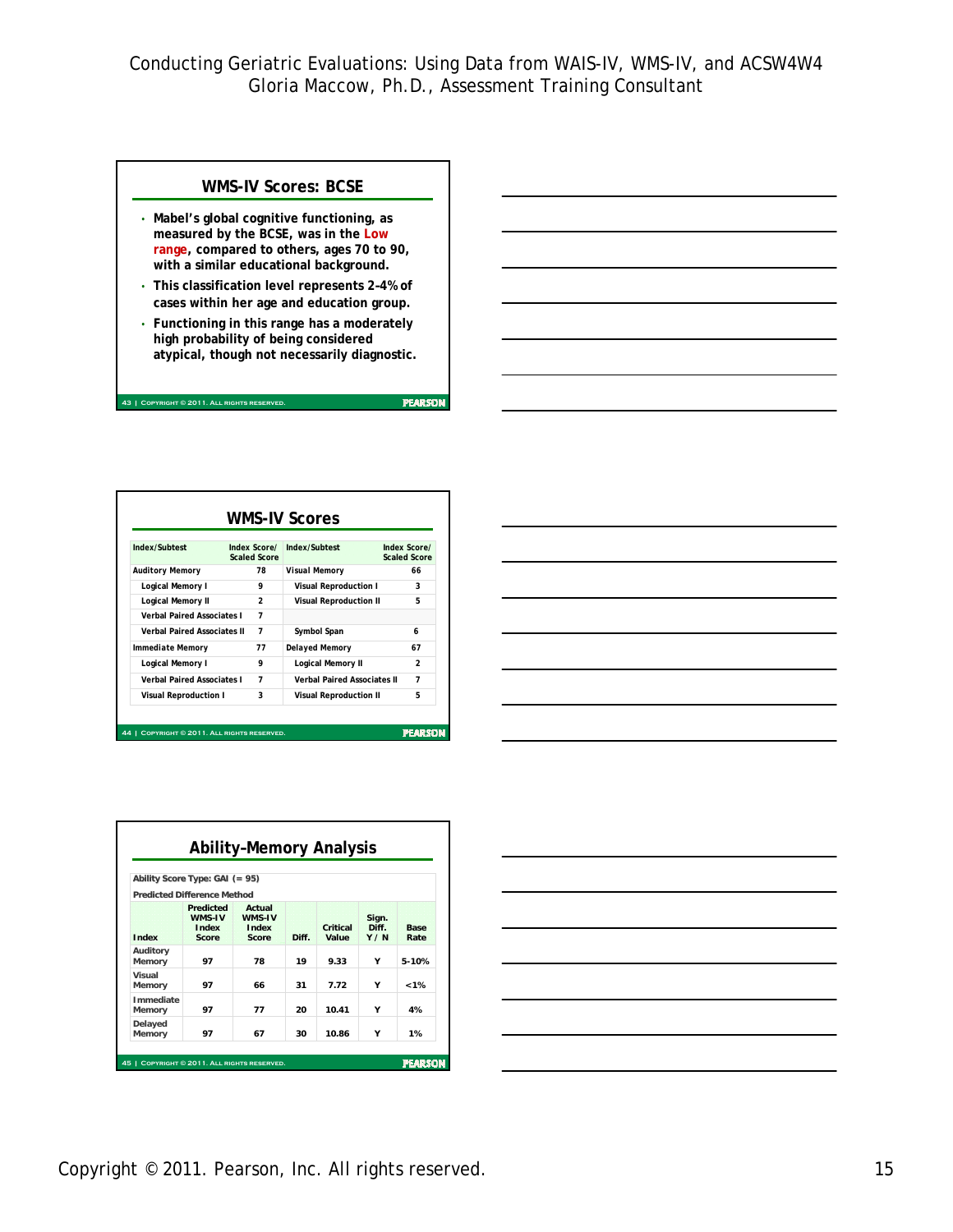| <b>WMS-IV Indexes</b>                                     |         |         |                                           |
|-----------------------------------------------------------|---------|---------|-------------------------------------------|
| Index                                                     | Score 1 | Score 2 | Contrast<br><b>Scaled</b><br><b>Score</b> |
| <b>Immediate Memory Index</b><br>vs. Delayed Memory Index | 77      | 67      | 5                                         |



| <b>Contrast Scaled Scores</b>                                  |         |         |                                 |
|----------------------------------------------------------------|---------|---------|---------------------------------|
| Score                                                          | Score 1 | Score 2 | Contrast<br><b>Scaled Score</b> |
| General Ability Index vs.<br><b>Auditory Memory Index</b>      | 95      | 78      | 5                               |
| <b>Verbal Comprehension Index</b><br>vs. Auditory Memory Index | 98      | 78      | 5                               |
| Working Memory Index vs.<br><b>Auditory Memory Index</b>       | 97      | 78      | 6                               |





Copyright © 2011. Pearson, Inc. All rights reserved. 16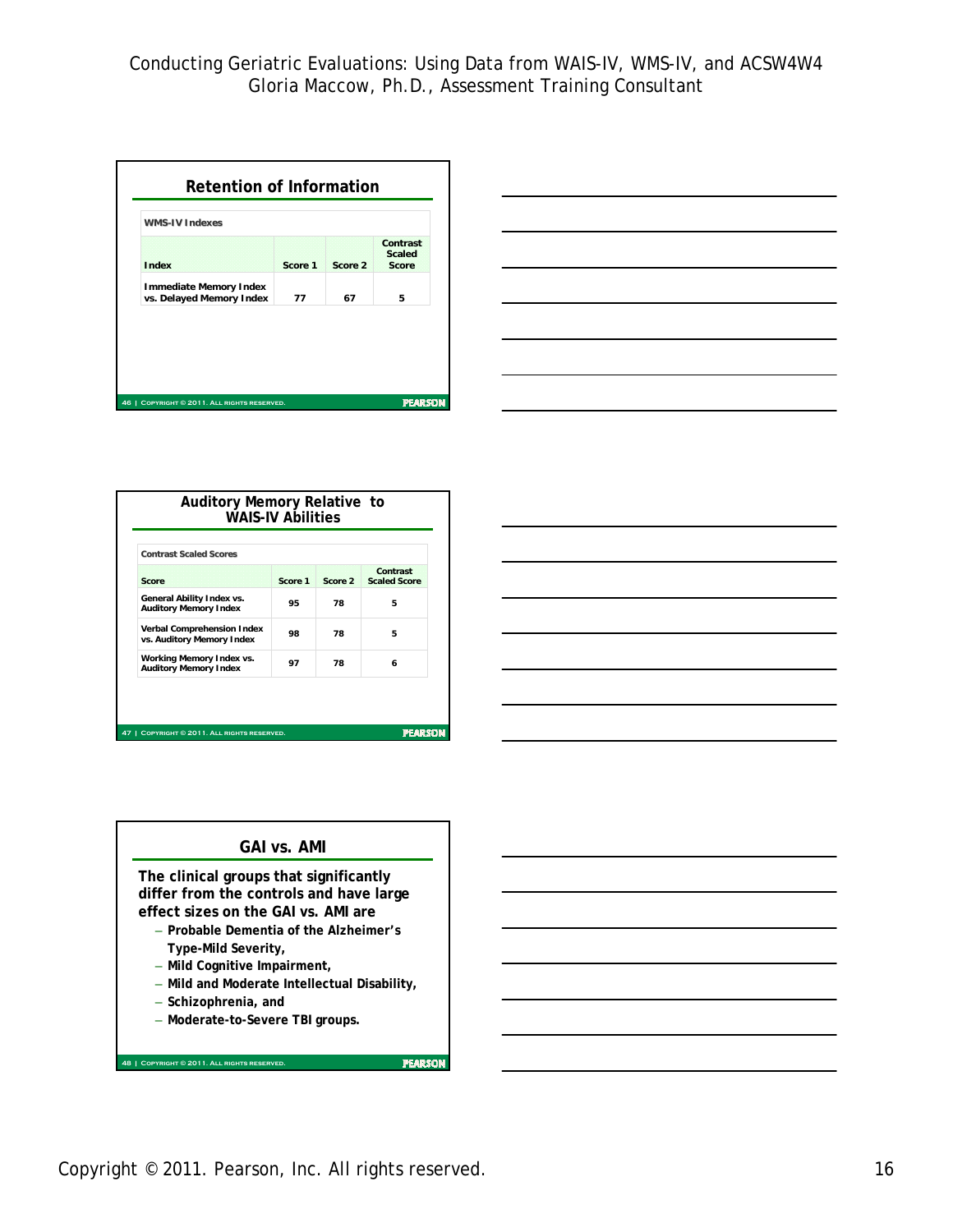| <b>Auditory Memory Process Score Summary</b> |              |                 | <b>Auditory Process Scores</b> |                                                |
|----------------------------------------------|--------------|-----------------|--------------------------------|------------------------------------------------|
| Score                                        | Raw<br>Score | Scaled<br>Score | Percentile<br>Rank             | <b>Cumulative</b><br>Percentage<br>(Base Rate) |
| LM II<br>Recognition                         | 15           |                 |                                | 17-25%                                         |
| <b>VPA II</b><br>Recognition                 | 22           |                 |                                | 10-16%                                         |
| VPA II Word<br>Recall                        | 5            | 7               | 16                             |                                                |
|                                              |              |                 |                                |                                                |
| 49   COPYRIGHT © 2011. ALL RIGHTS RESERVED.  |              |                 |                                | <b>PEARSON</b>                                 |



| <b>Score</b>                                            | Score 1 | Score 2        | Contrast<br><b>Scaled Score</b> |
|---------------------------------------------------------|---------|----------------|---------------------------------|
| <b>LM II Recognition vs.</b><br><b>Delayed Recall</b>   | 17-25%  | $\mathcal{P}$  | 1                               |
| <b>LM Immediate Recall vs.</b><br><b>Delayed Recall</b> | q       | $\mathfrak{p}$ | 1                               |

|                                                                                                                      |  | $\overline{\phantom{a}}$ |
|----------------------------------------------------------------------------------------------------------------------|--|--------------------------|
|                                                                                                                      |  |                          |
| <u> 1988 - Johann Barbara, martin da basar a shekara tsa a shekara tsa a shekara tsa a shekara tsa a shekara tsa</u> |  | ___                      |
| <u> Andreas Andreas Andreas Andreas Andreas Andreas Andreas Andreas Andreas Andreas Andreas Andreas Andreas Andr</u> |  |                          |
|                                                                                                                      |  |                          |
|                                                                                                                      |  | $\overline{\phantom{a}}$ |
|                                                                                                                      |  |                          |
| the control of the control of the control of the                                                                     |  |                          |

| <b>Verbal Paired Associates</b>                          |                          |                          |                                 |
|----------------------------------------------------------|--------------------------|--------------------------|---------------------------------|
| Score                                                    | Score 1                  | Score 2                  | Contrast<br><b>Scaled Score</b> |
| <b>VPA II Recognition vs.</b><br><b>Delayed Recall</b>   | 10-16%                   | $\overline{\phantom{a}}$ | q                               |
| <b>VPA Immediate Recall vs.</b><br><b>Delayed Recall</b> | $\overline{\phantom{a}}$ | $\overline{ }$           | 10                              |
|                                                          |                          |                          |                                 |

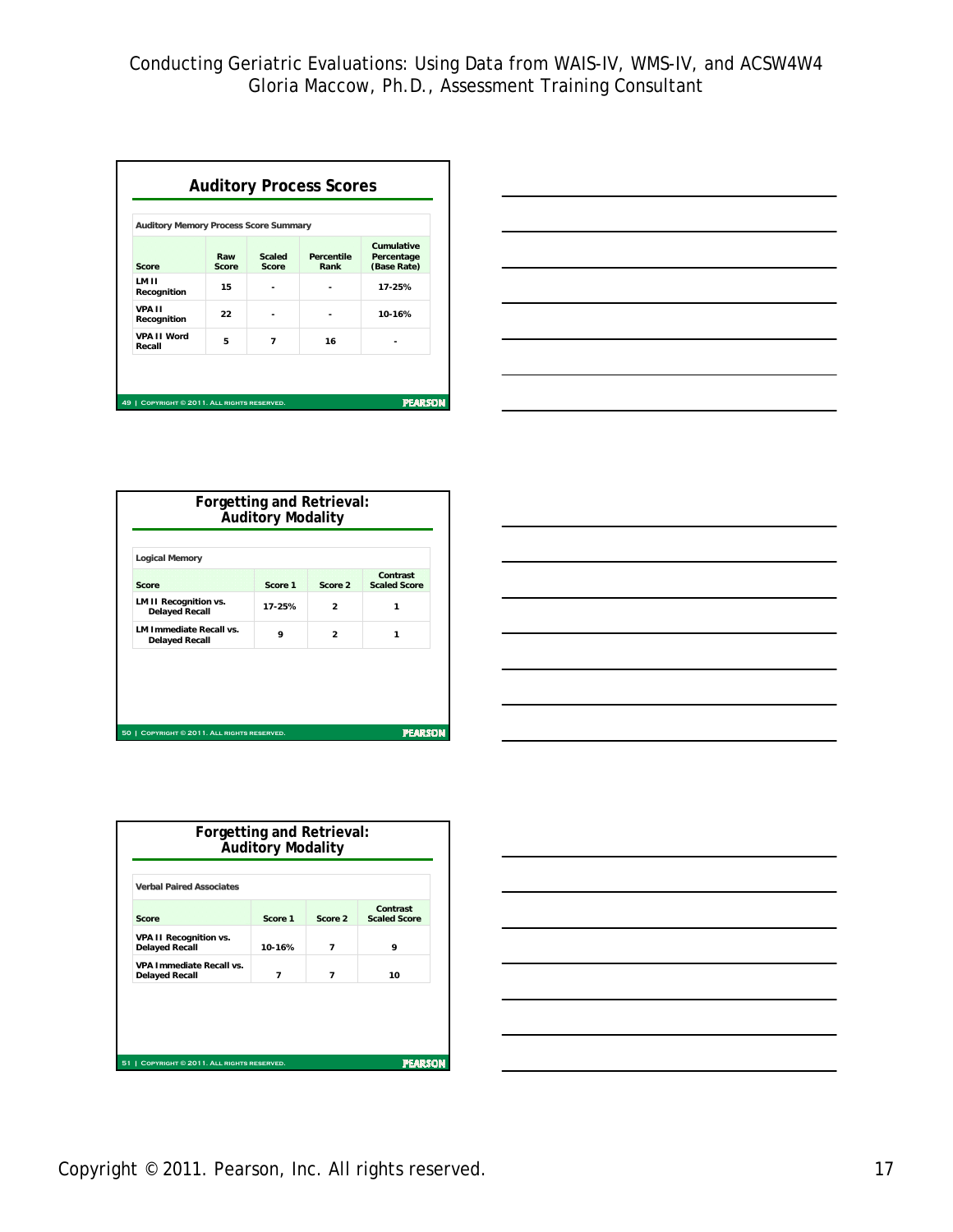| Score                                                   | Score 1  | Score 2 | Contrast<br><b>Scaled Score</b> |  |
|---------------------------------------------------------|----------|---------|---------------------------------|--|
| General Ability Index vs.<br><b>Visual Memory Index</b> | 95       | 66      | 2                               |  |
| Perceptual Reasoning Index<br>vs. Visual Memory Index   | 92<br>66 |         | $\overline{2}$                  |  |
|                                                         |          |         |                                 |  |
|                                                         |          |         |                                 |  |



| Score                | Raw<br>Score | <b>Scaled</b><br>Score | <b>Percentile</b><br>Rank | <b>Cumulative</b><br>Percentage<br>(Base Rate) |
|----------------------|--------------|------------------------|---------------------------|------------------------------------------------|
| VR II<br>Recognition | $\mathbf{z}$ |                        |                           | 17-25%                                         |
| <b>VR II Copy</b>    | 43           |                        |                           | >75%                                           |

| the control of the control of the control of the control of the control of the control of                                |  |      |
|--------------------------------------------------------------------------------------------------------------------------|--|------|
|                                                                                                                          |  |      |
|                                                                                                                          |  | __   |
|                                                                                                                          |  |      |
|                                                                                                                          |  |      |
|                                                                                                                          |  |      |
| $\overline{\phantom{a}}$                                                                                                 |  |      |
| <u>successive and the second control of the second control of the second control of the second control of the second</u> |  | ____ |
|                                                                                                                          |  |      |
| <u> 1989 - Johann Stoff, amerikansk politiker (d. 1989)</u>                                                              |  |      |

| <b>Visual Reproduction</b>                              |         |         |                                 |
|---------------------------------------------------------|---------|---------|---------------------------------|
| Score                                                   | Score 1 | Score 2 | Contrast<br><b>Scaled Score</b> |
| VR II Recognition vs.<br><b>Delayed Recall</b>          | 17-25%  | 5       | 6                               |
| VR Copy vs. Immediate<br>Recall                         | >75%    | 3       | 2                               |
| <b>VR Immediate Recall vs.</b><br><b>Delayed Recall</b> | 3       | 5       | 8                               |

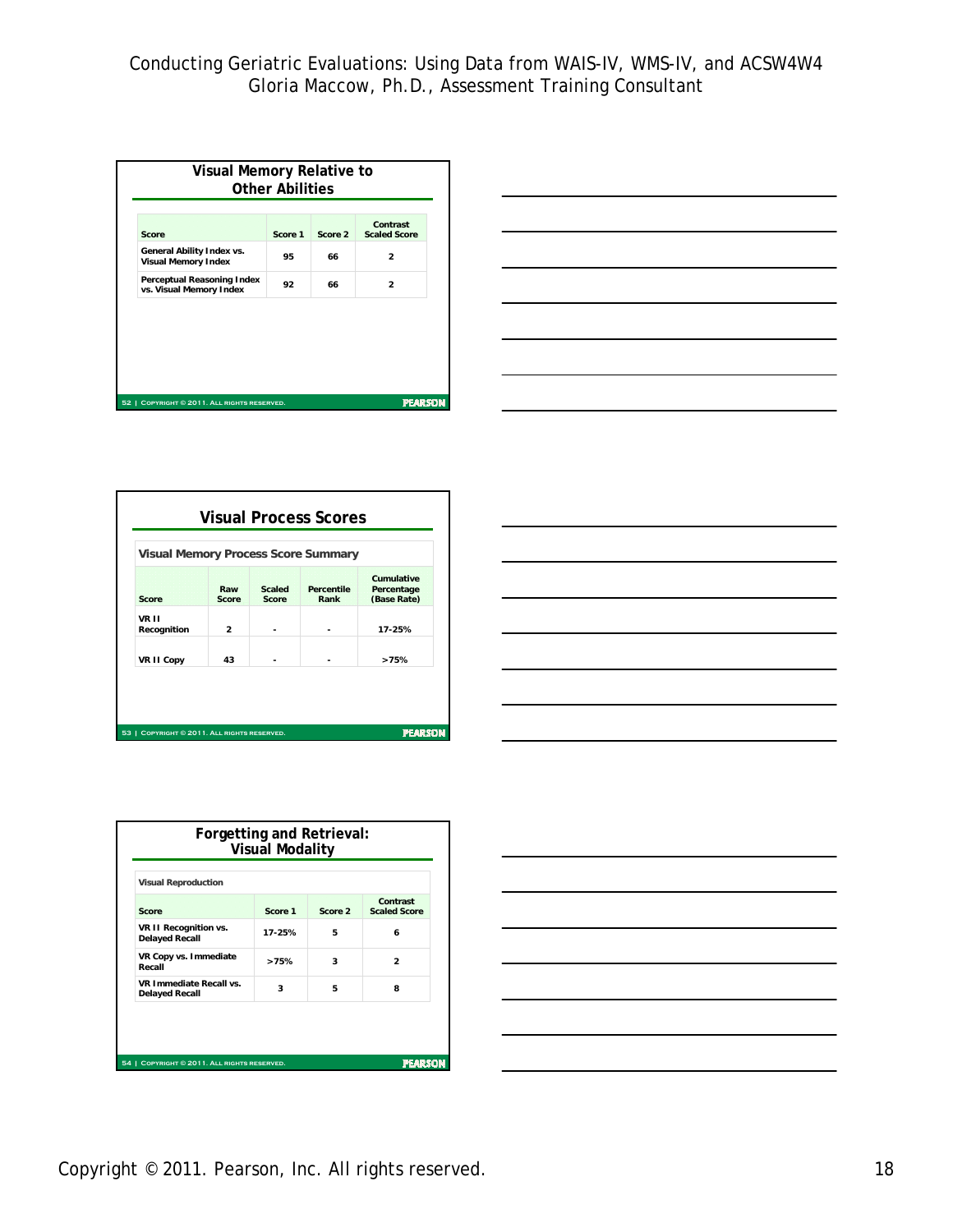| <b>WMS-IV Indexes</b>                                   |         |         |                                 |
|---------------------------------------------------------|---------|---------|---------------------------------|
| Index                                                   | Score 1 | Score 2 | Contrast<br><b>Scaled Score</b> |
| <b>Auditory Memory Index</b><br>vs. Visual Memory Index | 78      | 66      | 5                               |
|                                                         |         |         |                                 |





|                                                                                | Score |
|--------------------------------------------------------------------------------|-------|
| <b>General Ability Index</b><br>vs. Immediate Memory<br>95<br>77<br>4<br>Index |       |

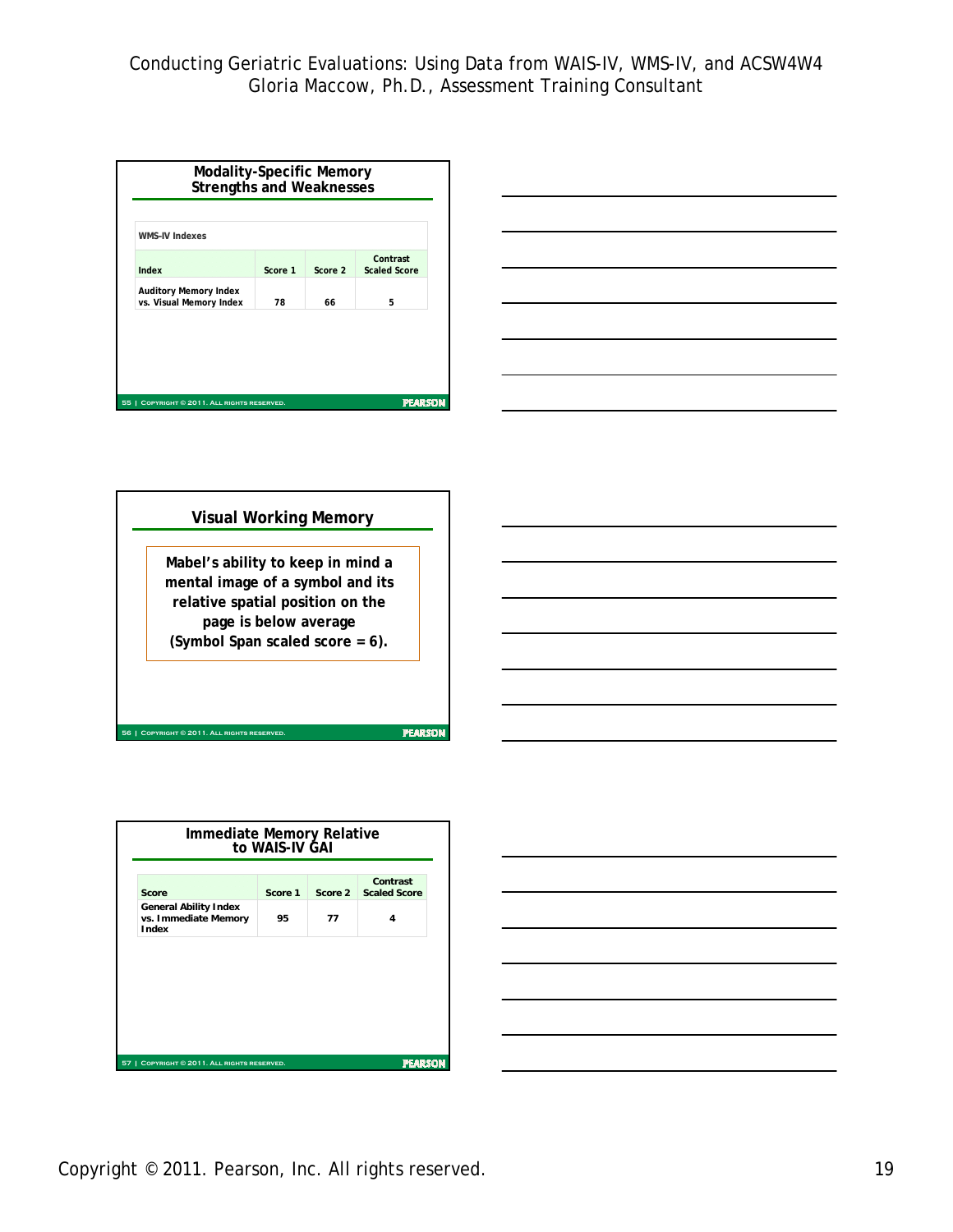

|       | Delayed Memory Relative<br>to WAIS-IV GAI          |         |         |                                 |  |  |
|-------|----------------------------------------------------|---------|---------|---------------------------------|--|--|
| Score |                                                    | Score 1 | Score 2 | Contrast<br><b>Scaled Score</b> |  |  |
| Index | <b>General Ability Index</b><br>vs. Delayed Memory | 95      | 67      | 3                               |  |  |
|       |                                                    |         |         |                                 |  |  |
|       |                                                    |         |         |                                 |  |  |
|       |                                                    |         |         |                                 |  |  |
|       | 59   COPYRIGHT © 2011. ALL RIGHTS RESERVED.        |         |         | <b>PEARSON</b>                  |  |  |



Copyright © 2011. Pearson, Inc. All rights reserved. 20 and 20 and 20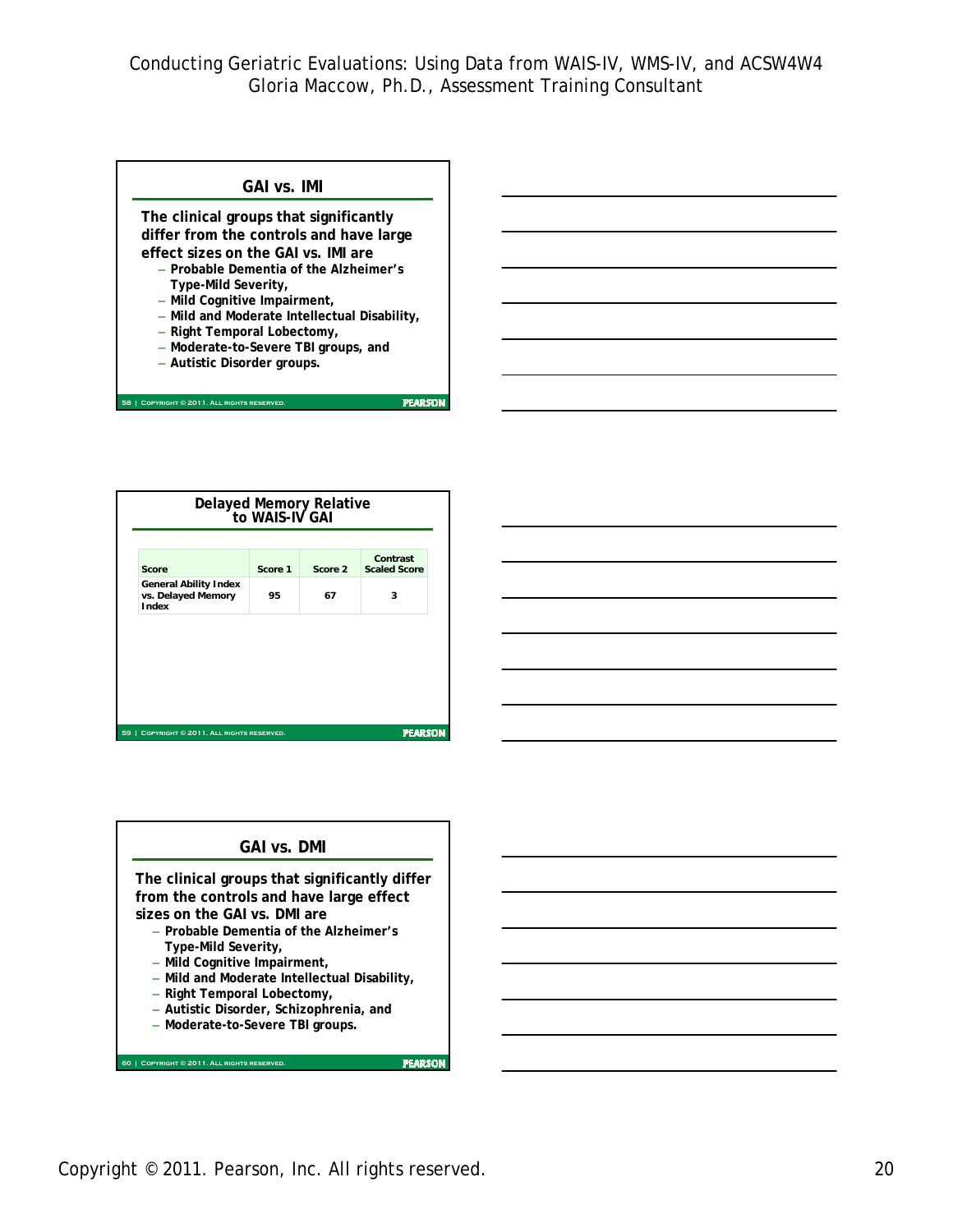| <b>WMS-IV Index</b>     | Index<br>Score | Percentile<br>Rank | <b>Qualitative</b><br>Description |
|-------------------------|----------------|--------------------|-----------------------------------|
| Auditory<br>Immediate   | 89             | 23                 | Low Average                       |
| Auditory<br>Delayed     | 67             | 1                  | <b>Extremely Low</b>              |
| Auditory<br>Recognition | 76             | 5                  | <b>Borderline</b>                 |



| Score                                                                                   | Score 1 | Score 2 | Contrast<br><b>Scaled Score</b> |
|-----------------------------------------------------------------------------------------|---------|---------|---------------------------------|
| <b>Auditory Immediate</b><br><b>Index vs. Auditory</b><br><b>Delayed Memory Index</b>   | 89      | 67      | 1                               |
| <b>Auditory Recognition</b><br><b>Index vs. Auditory</b><br><b>Delayed Memory Index</b> | 76      | 67      | 5                               |





- **Uses Atypical Grapheme-Phoneme translation to measure word knowledge through reading.**
- *Relatively* **resistant to brain injury and dementia.**

Copyright © 2011. Pearson, Inc. All rights reserved. 21

**FEARSON** 

**63 | Copyright © 2011. All rights reserved.**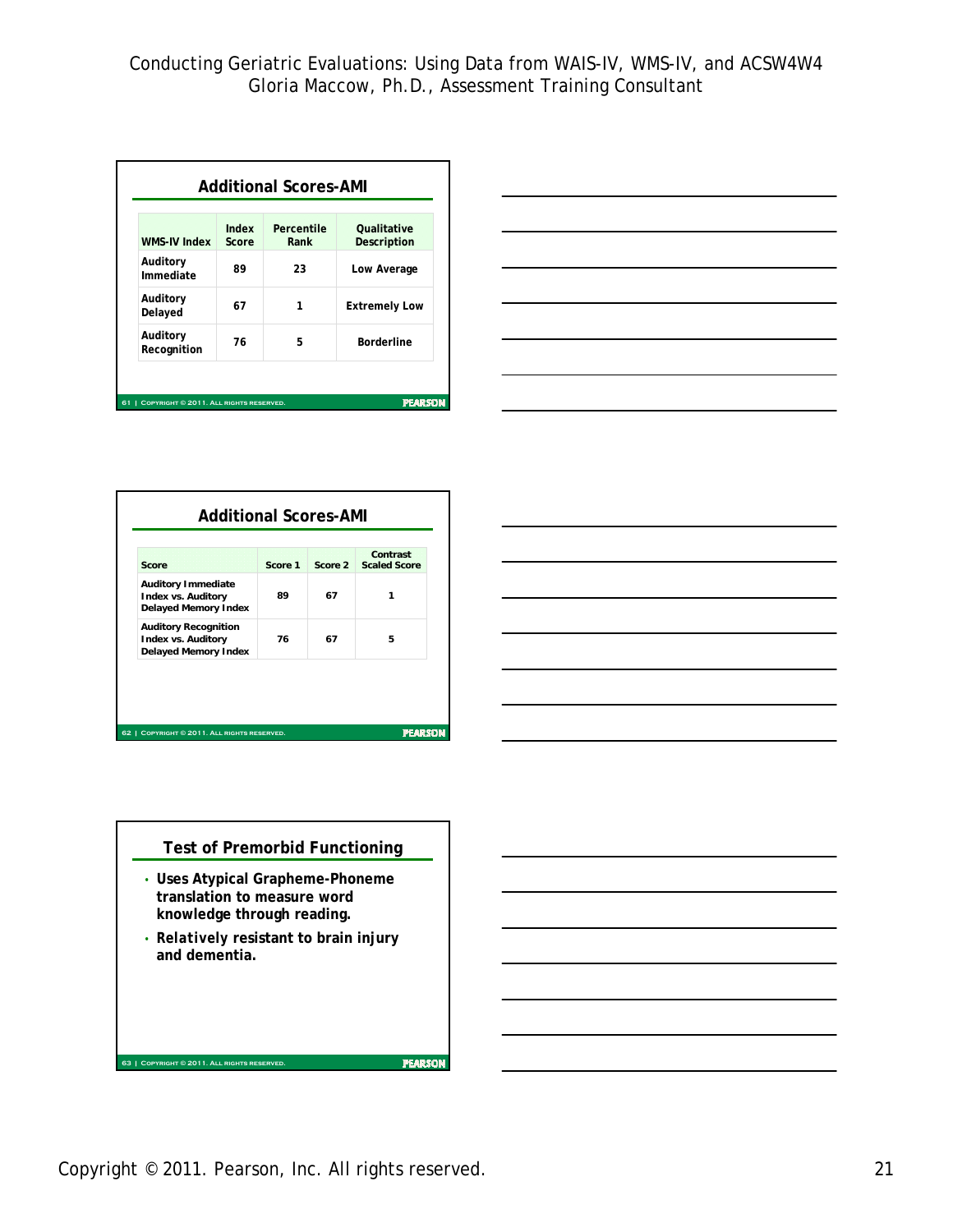**PEARSON** 

# **Test of Premorbid Functioning**

- **Premorbid Prediction Models**
	- **Demographics only (simple or complex)** – **TOPF only**
	- **Demographics with TOPF**

**64 | Copyright © 2011. All rights reserved.**

• **Predict WAIS-IV Indexes and WMS-IV IMI, DMI, and VWMI**

| <b>Premorbid Functioning</b><br>Test of Premorbid Functioning Score Summary |                                                          |                   |                    |                                   |  |
|-----------------------------------------------------------------------------|----------------------------------------------------------|-------------------|--------------------|-----------------------------------|--|
|                                                                             | Raw<br>Score                                             | Standard<br>Score | Percentile<br>Rank | <b>Oualitative</b><br>Description |  |
| <b>Test of Premorbid</b><br>Functioning                                     | 61                                                       | 119               | 89.7               | <b>High Average</b>               |  |
|                                                                             |                                                          |                   |                    |                                   |  |
|                                                                             |                                                          |                   |                    |                                   |  |
|                                                                             |                                                          |                   |                    |                                   |  |
| 65 1                                                                        | <b>PEARSON</b><br>COPYRIGHT © 2011. ALL RIGHTS RESERVED. |                   |                    |                                   |  |

|  |  | <u> 1989 - Johann Stoff, amerikansk politiker (d. 1989)</u>                                                           |  |
|--|--|-----------------------------------------------------------------------------------------------------------------------|--|
|  |  |                                                                                                                       |  |
|  |  |                                                                                                                       |  |
|  |  | <u> 1989 - Johann Stoff, amerikansk politiker (d. 1989)</u>                                                           |  |
|  |  | <u> 1989 - Johann Stoff, deutscher Stoffen und der Stoffen und der Stoffen und der Stoffen und der Stoffen und de</u> |  |
|  |  |                                                                                                                       |  |
|  |  | <u> 1989 - Johann Stoff, deutscher Stoff, der Stoff, der Stoff, der Stoff, der Stoff, der Stoff, der Stoff, der S</u> |  |
|  |  |                                                                                                                       |  |



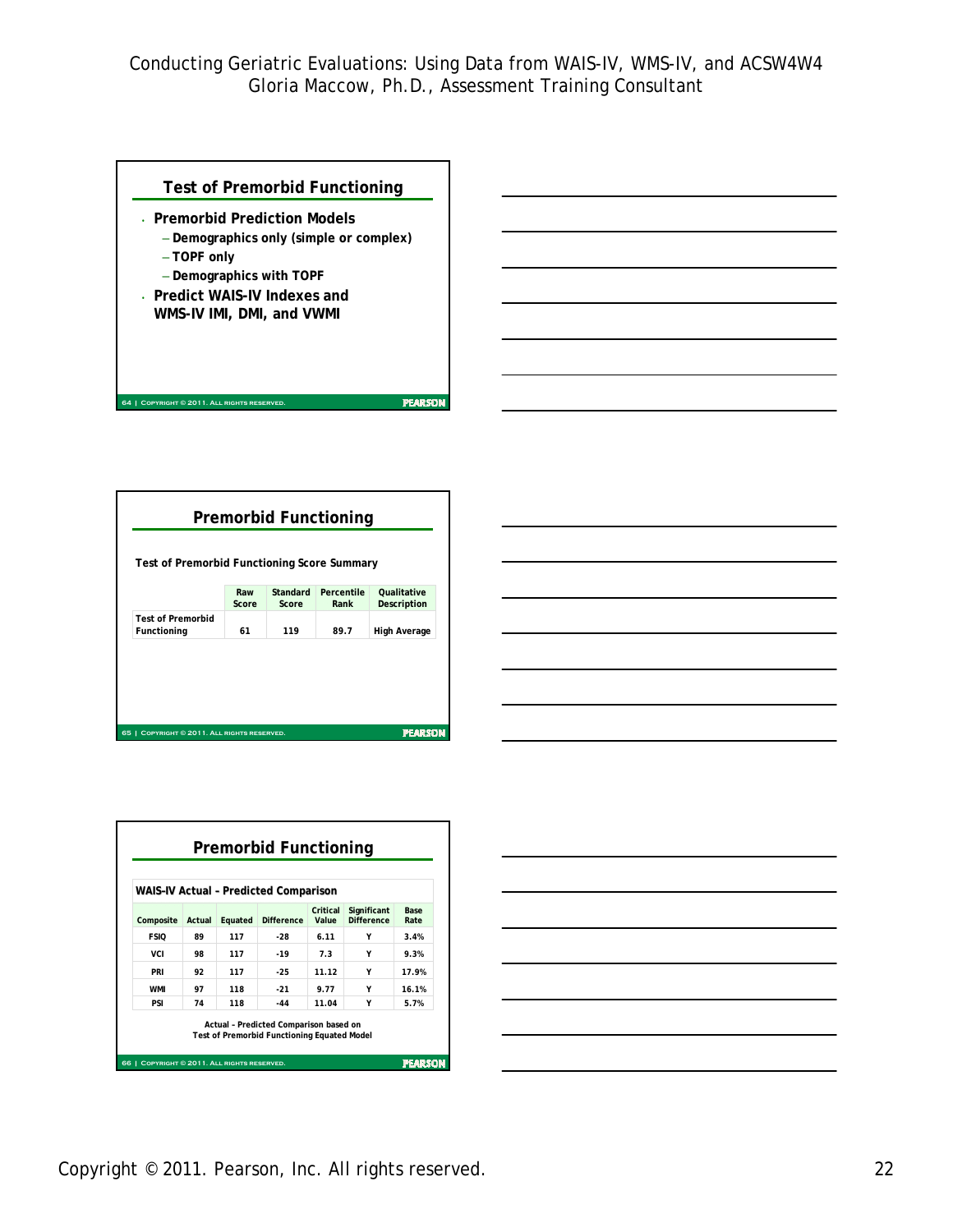| WMS-IV Actual - Predicted Comparison |        |         |                                                                                              |                   |                                  |                     |
|--------------------------------------|--------|---------|----------------------------------------------------------------------------------------------|-------------------|----------------------------------|---------------------|
| Index                                | Actual | Equated | <b>Difference</b>                                                                            | Critical<br>Value | Significant<br><b>Difference</b> | <b>Base</b><br>Rate |
| IMI                                  | 77     | 117     | $-40$                                                                                        | 9.65              | Υ                                | 2.2%                |
| <b>DMI</b>                           | 67     | 118     | $-51$                                                                                        | 10.36             | Y                                | 3.9%                |
|                                      |        |         | Actual - Predicted Comparison based on<br><b>Test of Premorbid Functioning Equated Model</b> |                   |                                  |                     |







Copyright © 2011. Pearson, Inc. All rights reserved. 23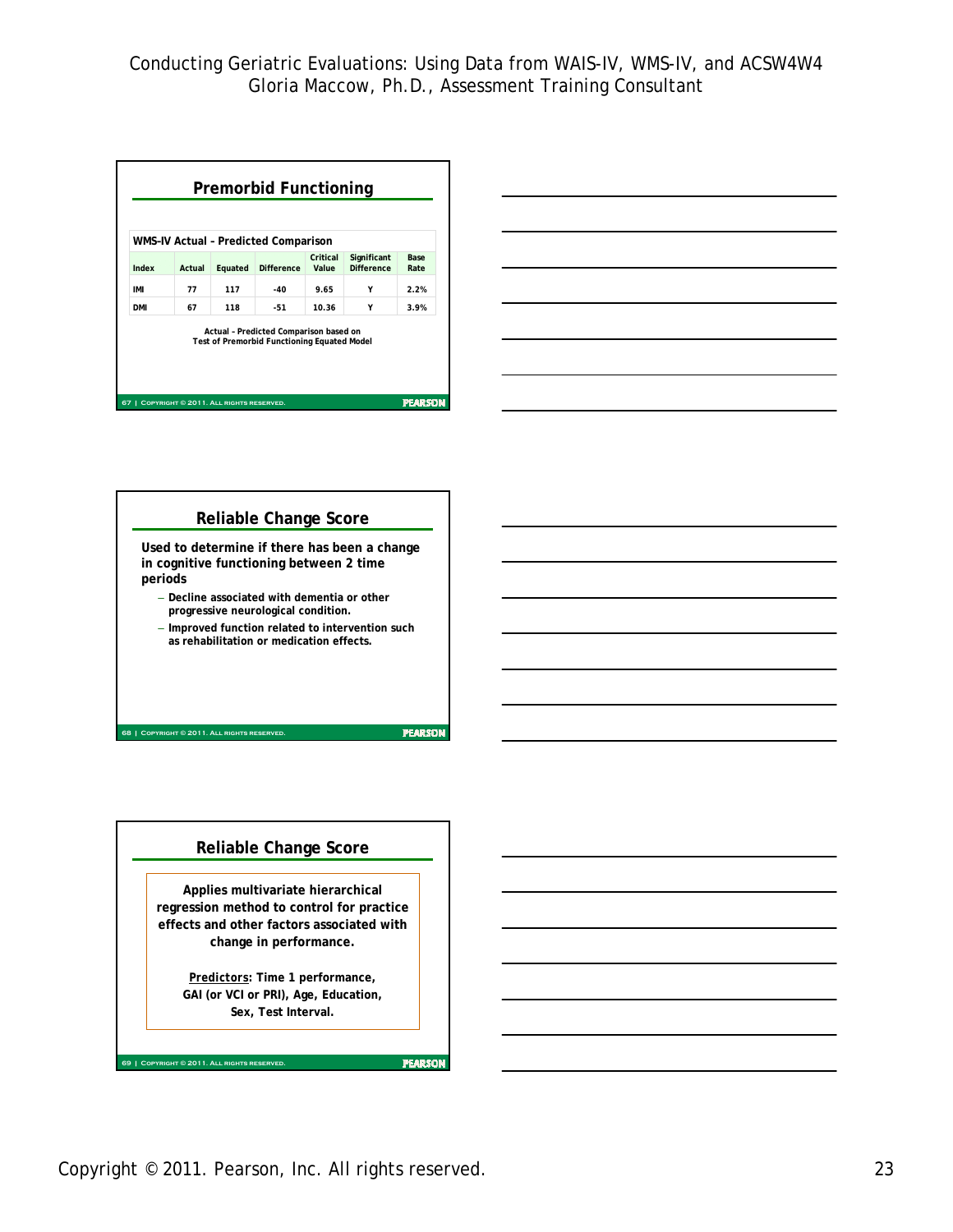#### **Reliable Change Score**

- **Compare actual time 2 performance to predicted time 2 performance** – **Statistically significant difference**
	- **Base rate**

**70 | COPYRIGHT © 2011. ALL RIGHTS RESER** 

**71 | Copyright © 2011. All rights reserved.**

• **If difference is significant and rare, may indicate a decline or improvement in functioning.**

**Reliable Change Score Serial Assessment Report for WAIS-IV and WMS-IV Mabel Sample82 Test-Retest Interval 6 months 0 days**

**PEARSON** 



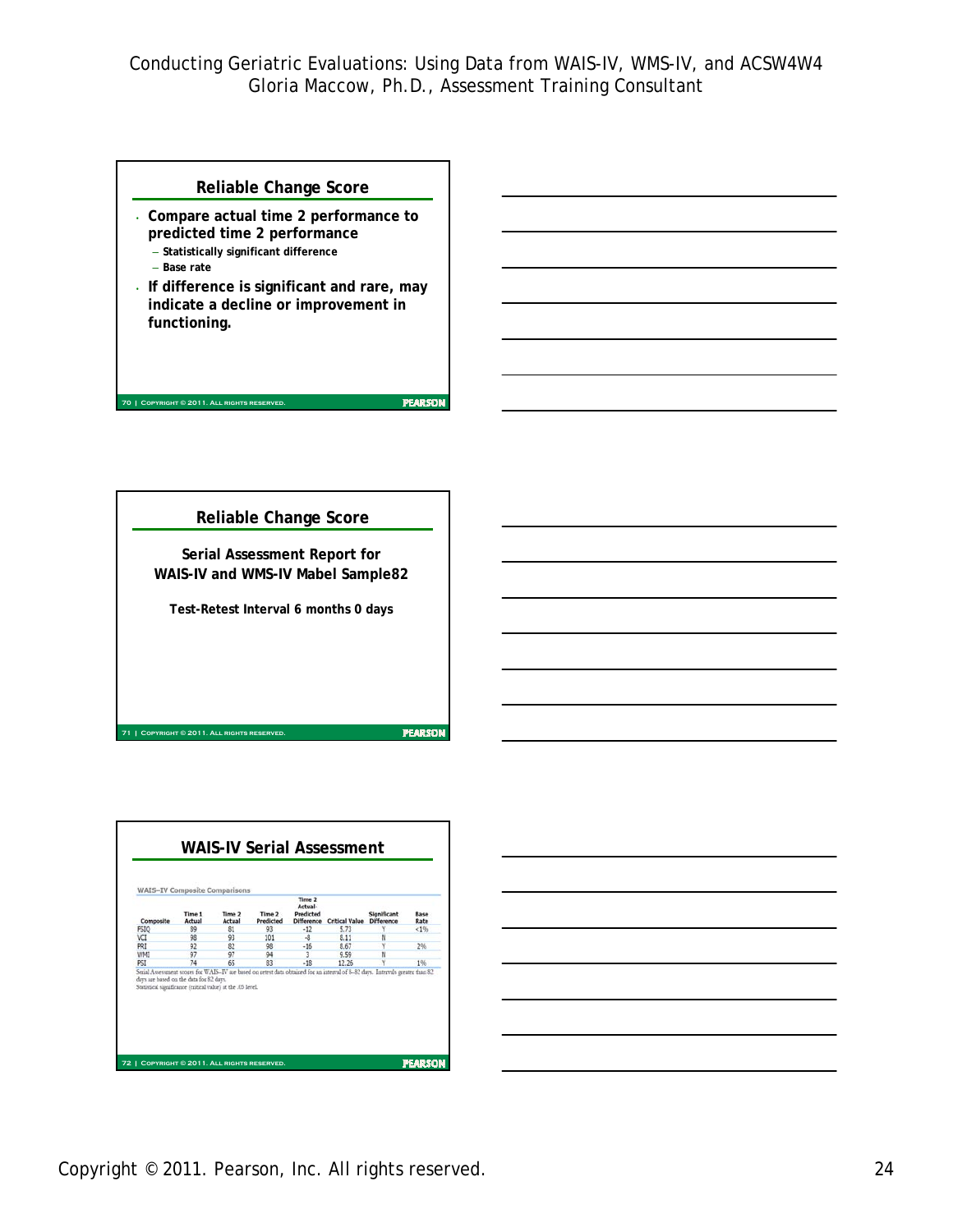





#### **Diagnosis and Treatment**

- **Evaluate all data to determine if Mabel's current functioning is consistent with a diagnosis of Dementia.**
- **Establish the impact of cognitive impairment on Mabel's performance of instrumental activities of daily living.**

**FEARSON** 

**75 | Copyright © 2011. All rights reserved.**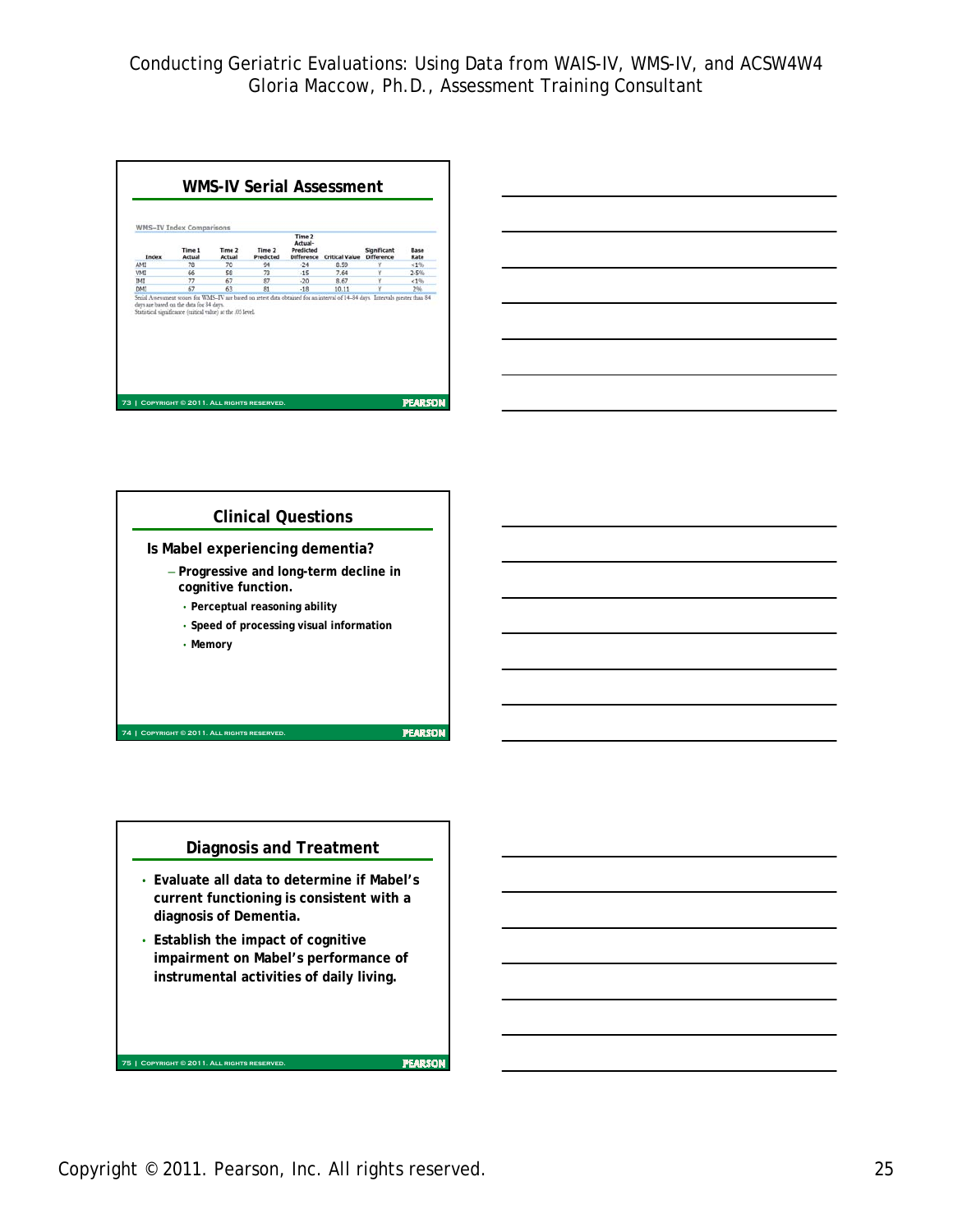|                                      |                      | <b>Texas Functional Living Scale</b>     |                        |                        |                      |
|--------------------------------------|----------------------|------------------------------------------|------------------------|------------------------|----------------------|
| Score                                | <b>Time</b><br>Total | Money and<br>Calculation<br><b>Total</b> | Communication<br>Total | <b>Memory</b><br>Total | <b>TFLS</b><br>Total |
| Raw Score                            | R                    | 6                                        | 26                     | 3                      | 43                   |
| Subscale<br>Cumulative<br>Percentage | 51-75                | 17-25                                    | 26-50                  | $3-9$                  |                      |
| <b>TFLS</b><br>T-Score               |                      |                                          |                        |                        | 40                   |



# **Instrumental Activities of Daily Living**

- **Impairments in cognitive functions adversely impact Mabel's ability to perform instrumental activities of daily living.**
- **T-score of 40 on the TFLS indicates mild impairment.**

**77 | Copyright © 2011. All rights reserved.**

**78 | Copyright © 2011. All rights reserved.**

### **Diagnosis**

- **On initial assessment, Mabel's performance indicated a possible decline in functioning from previous levels of performance with a clear memory impairment present.**
- **On re-evaluation, Mabel showed significant declines in general intellectual and memory functioning.**

**FEARSON**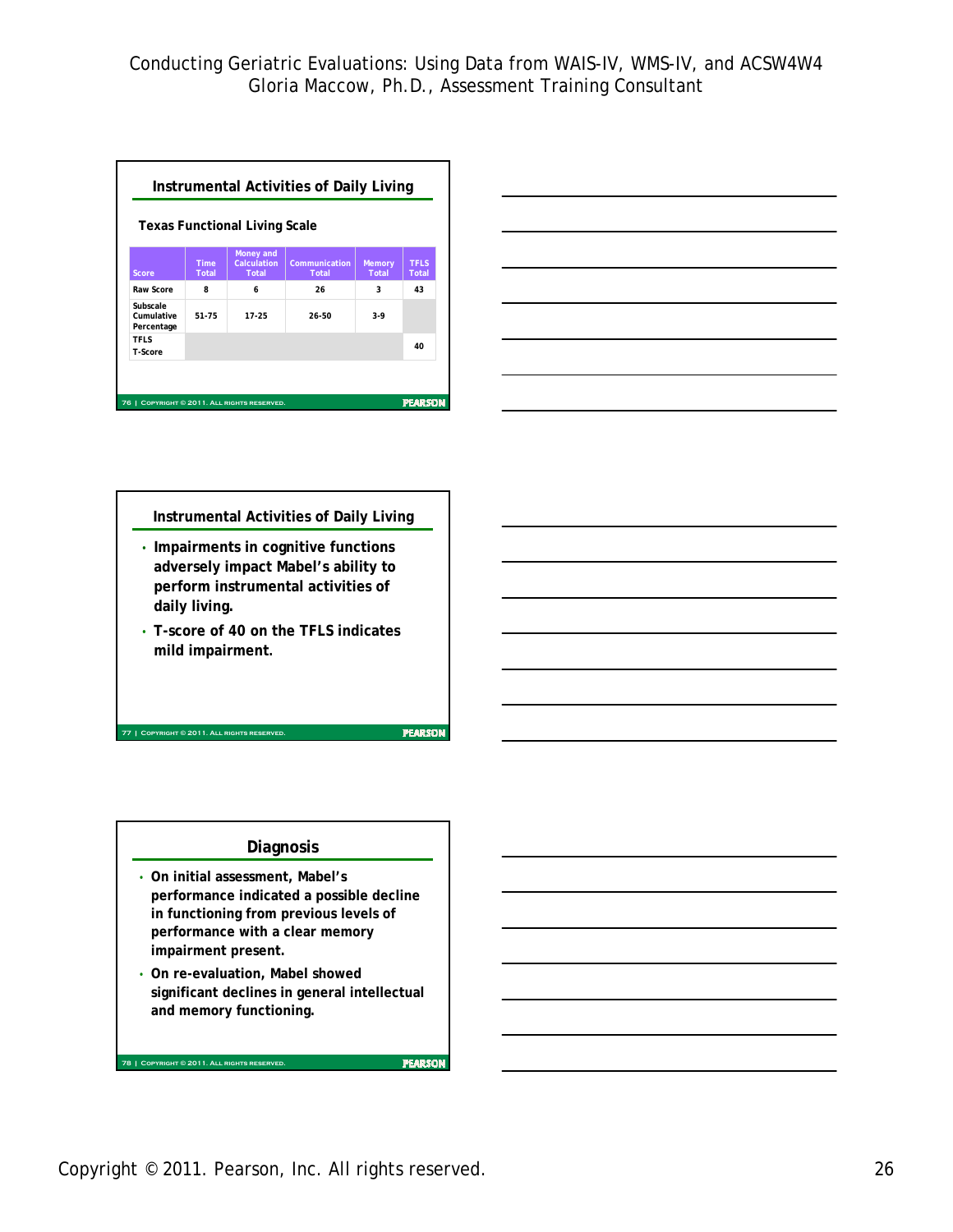#### **Diagnosis**

- **The data indicate a progressive and long-term decline in cognitive function.**
- **The clinician diagnosed Mabel with Alzheimer's Disease.**

#### **Living Arrangements**

- **It was determined that Mabel required an assisted living environment due to her significant difficulties with memory and daily functioning.**
- **Mabel was placed in an assisted living facility close to her children. She functioned relatively independently and did well with structured routines.**

**80 | Copyright © 2011. All rights reserved.**

**81 | Copyright © 2011. All rights reserved.**

**79 | Copyright © 2011. All rights reserved.**

**PEARSON** 

**PEARSON** 

#### **Interventions: Encoding**

- **Given her relative strength in higherorder conceptualization and reasoning, Mabel may benefit from using associative linkages when encoding information.**
- **By linking new information to what has been previously learned, she may be able to gain a more global understanding of the information and improve recall.**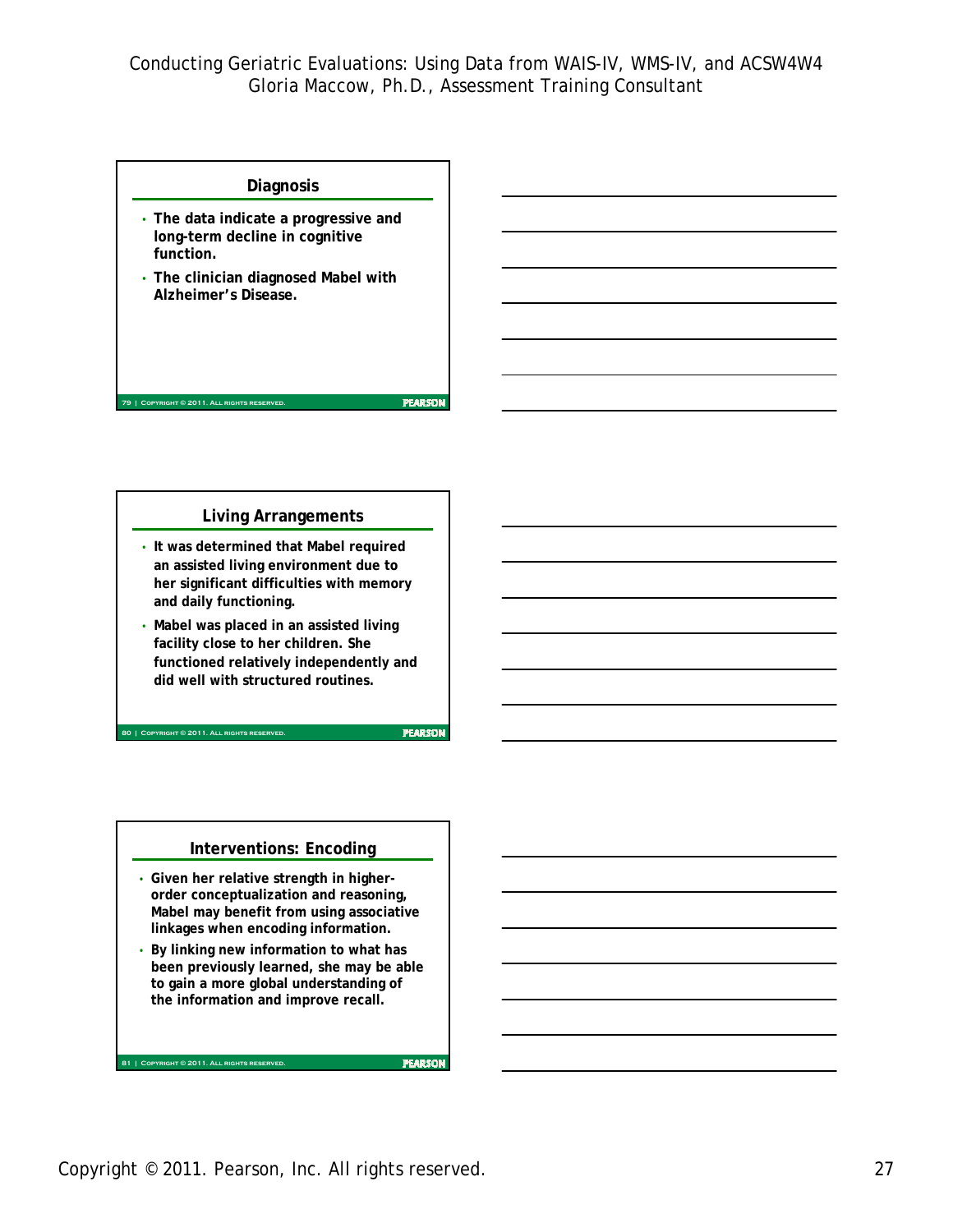#### **Interventions: Encoding**

- **When she first encounters new information, she should link it in as many ways as possible to already known information.**
- **This strategy creates several avenues for remembering the information later.**

### **Interventions: Encoding**

• **Encourage her to use external memory sources.**

**82 | COPYRIGHT © 2011. ALL RIGHTS RESER** 

**83 | Copyright © 2011. All rights reserved.**

**84 | Copyright © 2011. All rights reserved.**

• **For example, leaving verbal messages on her telephone answering machine, to remind herself to pay bills, take medication, schedule/keep appointments, etc.** 

**PEARSON** 

**PEARSON** 

#### **Interventions: Retention of Information**

**To increase her ability to retain information, build on her relative strength in verbal comprehension.**

– **Encourage her to verbalize the steps she will use to complete a daily routine (e.g., dressing) or to complete an assigned task. This self-talk can reinforce the sequencing of all necessary steps for successful task completion.**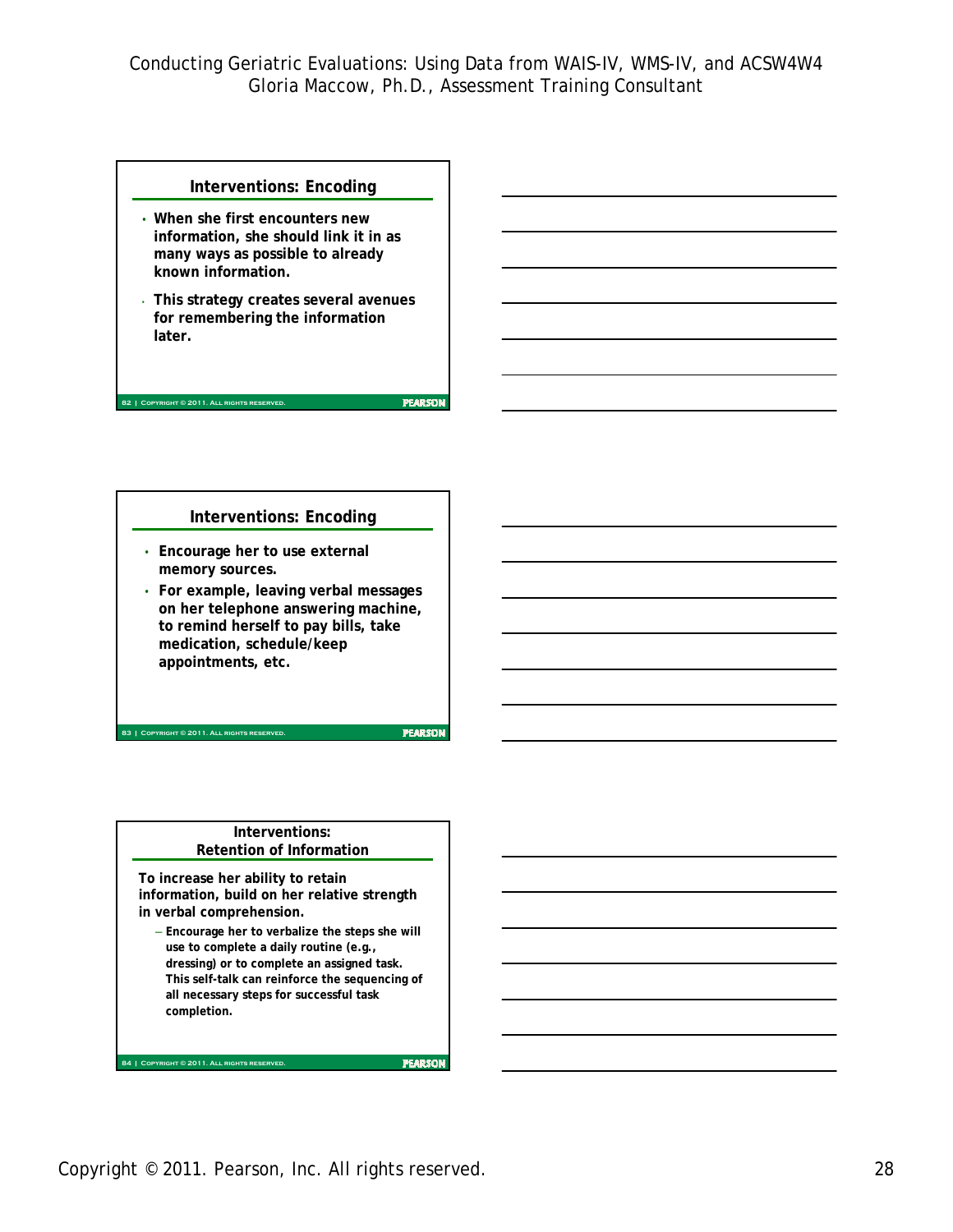| Interventions:                                                                                                                                                                                             |  |
|------------------------------------------------------------------------------------------------------------------------------------------------------------------------------------------------------------|--|
| <b>Retention of Information</b>                                                                                                                                                                            |  |
| To increase her ability to retain<br>information, build on her relative strength<br>in verbal comprehension.<br>- To complete extensive or complex tasks, ask<br>her to break down these larger tasks into |  |
| shorter, simpler tasks with feasible deadlines.                                                                                                                                                            |  |
| <b>OPYRIGHT © 2011. ALL RIGHTS RESERV</b>                                                                                                                                                                  |  |

### **Interventions to Improve Skills**

• **Her short-term memory and vocabulary skills could be improved at home while playing games that require memory, concentration, and recall of information.**

**PEARSON** 

#### **Interventions to Improve Skills**

• **Computer-assisted educational programs may be of benefit to her.** 

**86 | Copyright © 2011. All rights reserved.**

**87 | Copyright © 2011. All rights reserved.**

- **If she enjoys video games, learning can be integrated into this fun activity.**
- **Numerous commercial educational software packages exist to meet her needs.**